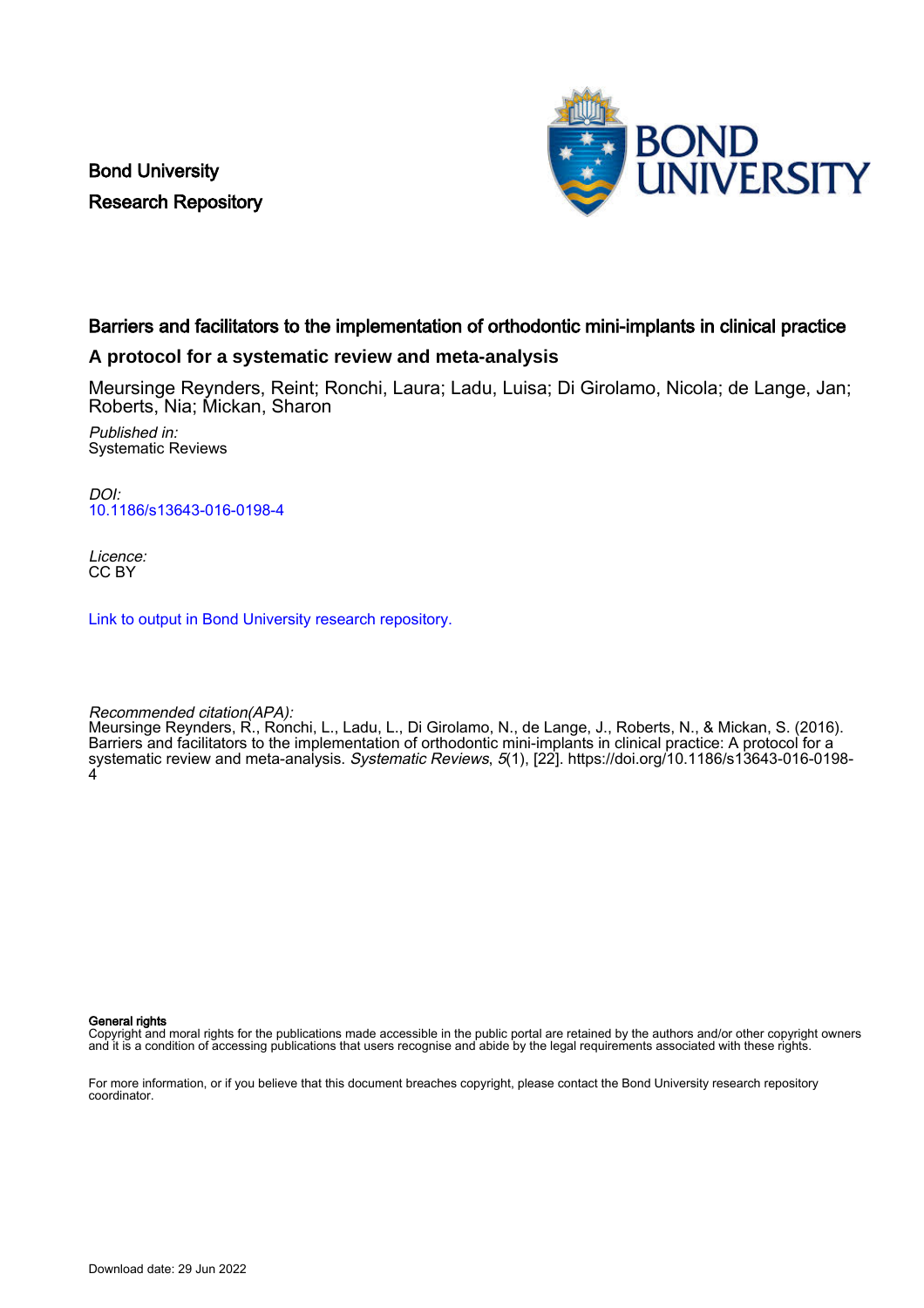# **PROTOCOL CONSUMING THE OPEN ACCESS**



# Barriers and facilitators to the implementation of orthodontic miniimplants in clinical practice: a protocol for a systematic review and meta-analysis

Reint Meursinge Reynders<sup>1,2\*</sup>, Laura Ronchi<sup>2</sup>, Luisa Ladu<sup>2</sup>, Nicola Di Girolamo<sup>3</sup>, Jan de Lange<sup>4</sup>, Nia Roberts<sup>5</sup> and Sharon Mickan<sup>6</sup>

# Abstract

**Background:** Most orthodontic treatment plans need some form of anchorage to control the reciprocal forces of tooth movement. Orthodontic mini implants (OMIs) have been hailed for having revolutionized orthodontics, because they provide anchorage without depending on the collaboration of patients, they have a favorable effectiveness compared with conventional anchorage devices, and they can be used for a wide scale of treatment objectives. However, surveys have shown that many orthodontists never or rarely use them. To understand the rationale behind this knowledge-to-action gap, we will conduct a systematic review that will identify and quantify potential barriers and facilitators to the implementation of OMIs in clinical practice for all potential stakeholders, i.e., patients, family members, clinicians, office staff, clinic owners, policy makers, etc. The prevalence of clinicians that do not use OMIs will be our secondary outcome.

Methods: The Preferred Reporting Items for Systematic review and Meta-Analysis Protocols (PRISMA-P) 2015 Statement was adopted as the framework for reporting this manuscript. We will apply broad-spectrum search strategies and will search MEDLINE and more than 40 other databases. We will conduct searches in the gray literature, screen reference lists, and hand-search 12 journals. All study designs, stakeholders, interventions, settings, and languages will be eligible. We will search studies that report on barriers or facilitators to the implementation of orthodontic mini implants (OMIs) in clinical practice. Implementation constructs and their prevalence among pertinent stakeholders will be our primary outcomes. All searching and data extraction procedures will be conducted by three experienced reviewers. We will also contact authors and investigators to obtain additional information on data items and unidentified studies. Risk of bias will be scored with tools designed for the specific study designs. We will assess heterogeneity, meta-biases, and the robustness of the overall evidence of outcomes. We will present findings in a systematic narrative synthesis and plan meta-analyses when pertinent criteria are met.

Discussion: Knowledge creation on this research topic could identify and quantify both expected and unexpected implementation constructs and their stakeholders. Such knowledge can help develop strategies to address implementation issues and redirect future studies on OMIs towards knowledge translation. This could lead to improved patient-health experiences and a reduction in research waste.

Keywords: Mini-implant, Screw, Orthodontics, Implementation, Knowledge translation, Barriers, Facilitators, Contacting authors, Systematic review

<sup>1</sup>Department of Oral and Maxillofacial Surgery, Academic Medical Center, University of Amsterdam, Meibergdreef 9, 1105 AZ Amsterdam, The

Netherlands

<sup>2</sup>Private practice of orthodontics, Via Matteo Bandello 15, 20123 Milan, Italy Full list of author information is available at the end of the article



© 2016 Meursinge Reynders et al. Open Access This article is distributed under the terms of the Creative Commons Attribution 4.0 International License [\(http://creativecommons.org/licenses/by/4.0/](http://creativecommons.org/licenses/by/4.0/)), which permits unrestricted use, distribution, and reproduction in any medium, provided you give appropriate credit to the original author(s) and the source, provide a link to the Creative Commons license, and indicate if changes were made. The Creative Commons Public Domain Dedication waiver [\(http://creativecommons.org/publicdomain/zero/1.0/\)](http://creativecommons.org/publicdomain/zero/1.0/) applies to the data made available in this article, unless otherwise stated

<sup>\*</sup> Correspondence: [reyndersmail@gmail.com](mailto:reyndersmail@gmail.com) <sup>1</sup>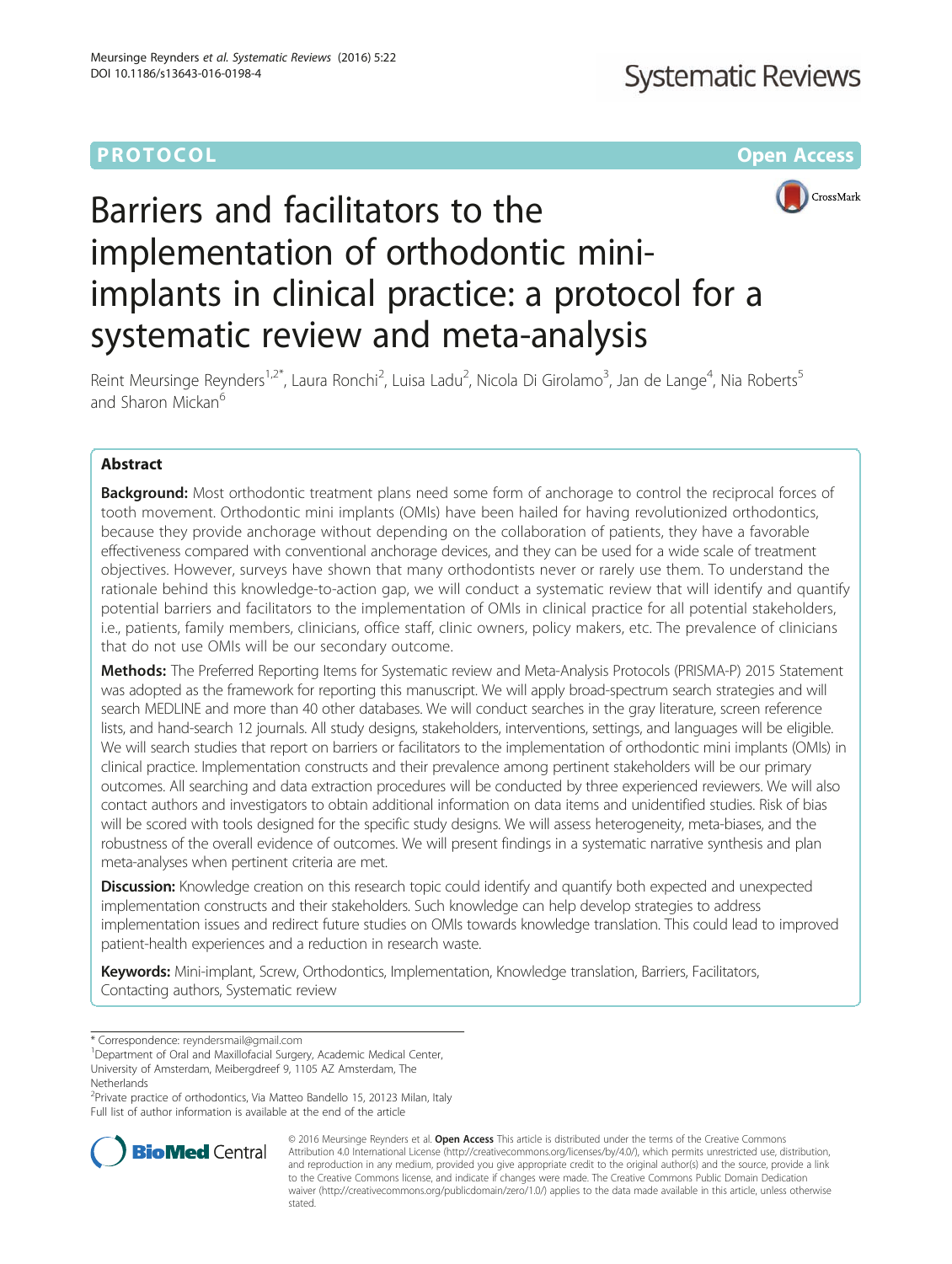#### <span id="page-2-0"></span>Background

The introduction of a new technique into a health-care system is a complex process, depends on the successful interaction between a variety of stakeholders, but often fails [[1](#page-12-0)–[4](#page-12-0)]. This failure is a global problem and has created a knowledge-to-action (KTA) gap, which is the gap between evidence-based knowledge and the use of this information in practice [\[5](#page-13-0)]. This gap also applies to orthodontic mini-implants (OMIs), because the implementation of this health technology into the clinical practice is often suboptimal [[6](#page-13-0)–[9](#page-13-0)]. To address this issue, it is important to identify and quantify barriers and facilitators to the implementation of OMIs. This systematic review will focus on these objectives.

Orthodontists use various types of anchorage to control the reciprocal forces of tooth movement. Anchorage is necessary in most orthodontic treatment plans and is usually obtained by applying forces to groups of teeth or through extra-oral sources, for example, the neck or cranium [[10\]](#page-13-0). However, these techniques pose serious limitations such as (1) their restricted area of application, (2) they may still cause loss of anchorage, and (3) they depend on the collaboration of the patient [[10\]](#page-13-0). OMIs are not conditioned by most of these shortcomings, are indicated for a wide variety of treatment mechanics, and can be used in both jaws over long time periods [[11](#page-13-0)] (Fig. 1). These advantages should be considered in the context of some of limitations of these devices such as (1) the need to conduct surgery for their placement; (2) risk factors associated with surgery; (3) implant failure and its implications; (4) costs; and (5) numerous implementation issues. Conducting surgical interventions in orthodontic offices is still very uncommon. Implementation can be conditioned by variables such as (1) the lack of knowledge and skills of clinicians to conduct such interventional procedures; (2) the lack of knowledge-management skills of pertinent stakeholders; (3) lack of an adequate organization; (4) lack of time and resources; (5) attitudes towards new knowledge; (6) perceptions of various stakeholders regarding the quality and validity of the evidence on OMIs; (7) resistance within the organization; and (8) resistance from the patient [\[5](#page-13-0)].

The interventional procedure can be divided in four phases: (1) implant insertion; (2) orthodontic loading; (3)



implant maintenance; and (4) implant removal. In the first phase, specific OMIs are selected according to the indicated anchorage objectives. Machine surfaced OMIs with a diameter of 1.3–2 mm and a length of 6–10 mm are currently the most frequently used (Fig. 1) [[12](#page-13-0)]. After the administration of a local anesthetic, OMIs are inserted into either the maxillary or mandibular bone. Immediately after insertion, they are generally loaded with light orthodontic forces of 100 g (Fig. 2). The first appointment of the maintenance phase is programed 1 week after implant insertion. Patients are subsequently checked every 4 weeks. During these maintenance visits, appliances and orthodontic forces are controlled, implant stability is assessed with an explorer, and implant maintenance-related factors are reinforced. At the completion of all anchorage objectives, OMIs are removed, usually without the need of anesthesia. Insertion sites generally heal without complications.

OMIs have been hailed for having revolutionized clinical orthodontics, and systematic reviews have reported low implant failure rates and have recorded favorable effectiveness of OMI reinforced anchorage compared with anchorage obtained with conventional treatment mechanics [[11](#page-13-0)–[14](#page-13-0)]. OMIs are among the most frequently presented topics at orthodontic meetings, and a 4-day world implant orthodontic conference is organized annually with OMIs as its exclusive topic [\[15\]](#page-13-0). In addition, the number of publications on OMIs has increased exponentially since the introduction of OMIs by Kanomi in November 1997 (Fig. [3\)](#page-3-0) and numerous orthodontic implant companies have been founded [[16](#page-13-0), [17\]](#page-13-0).

However, surveys in a variety of countries have shown that many orthodontists never or rarely use these devices [[6](#page-13-0)–[9](#page-13-0), [18](#page-13-0)]. This KTA gap is a surprise for a technique that was introduced almost 20 years ago and that has the advantageous characteristics described previously [[11](#page-13-0)–[13](#page-13-0), [16](#page-13-0)].



Fig. 2 An orthodontic mini-implant\* immediately after insertion and orthodontic loading. \*Quattro implants PSM Medical Solutions; Tuttlingen, Germany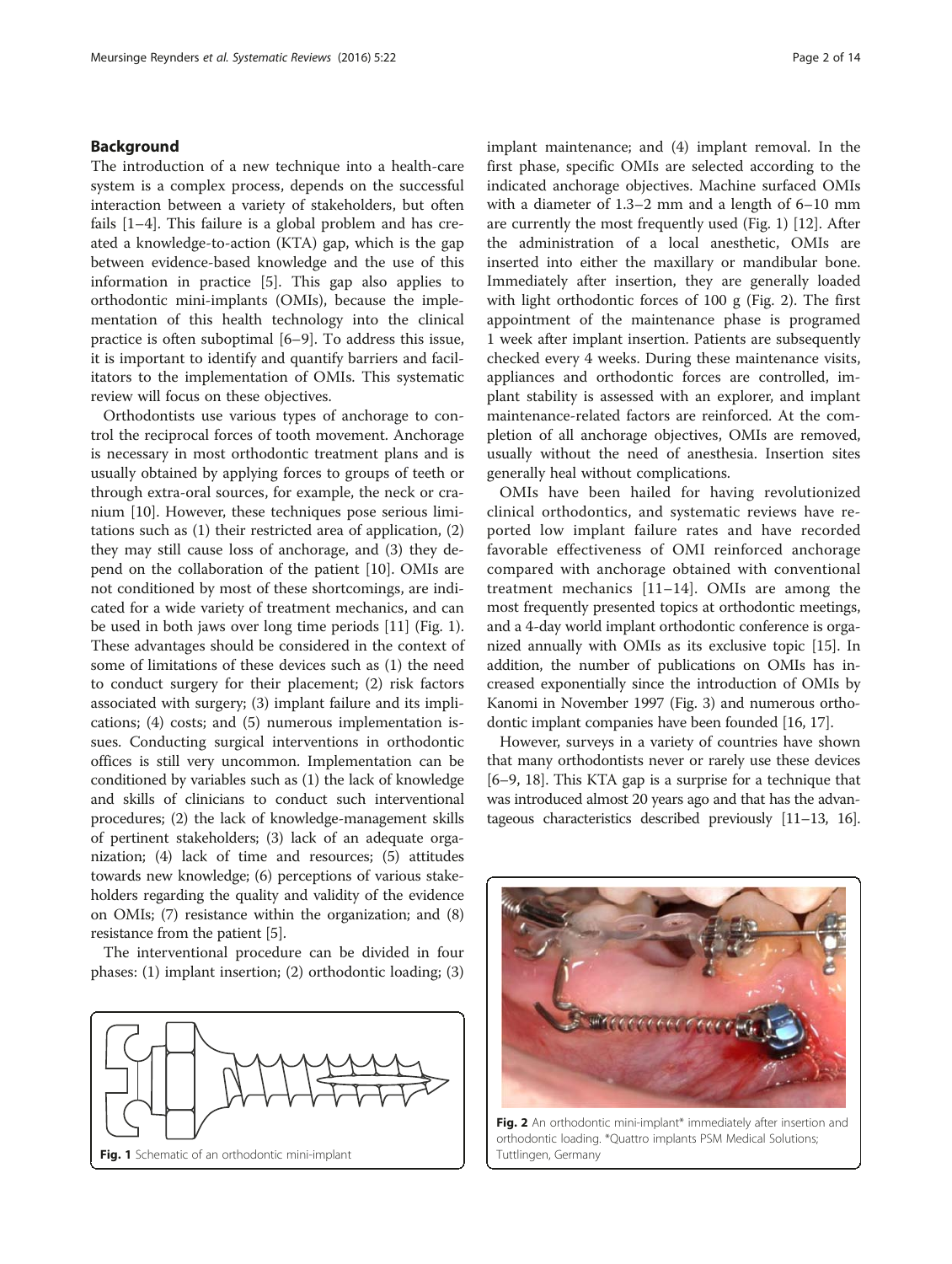<span id="page-3-0"></span>

This is further surprising, because anchorage systems are indicated in most orthodontic treatment plans [\[10\]](#page-13-0). A recent survey showed that more than 75 % of the surveyed doctors would include OMIs in a treatment plan for a common orthodontic patient [\[19](#page-13-0)].

To understand the rationale behind the KTA gap, it is necessary to identify and quantify barriers and facilitators to the implementation of OMIs (the implementation constructs) for both demand-side stakeholders, i.e., orthodontic patients and their family members and potential supply-side stakeholders, e.g., clinicians, office staff, clinic owners, researchers, guideline developers, policy makers, implant companies, etc. Barriers to implementation could include the invasiveness of the procedure, learning a new technique, fear of complications, financial obstacles, the large volume of research evidence, the lack of trust in research evidence, the applicability of the new health technology to a local context, etc. [[6, 8](#page-13-0), [20](#page-13-0)–[22](#page-13-0)]. Facilitators to implementation could include shortened treatment time, better outcomes, improved esthetics during orthodontic treatment, recommendations by patients who had undergone treatment with OMIs, etc. [[6, 23](#page-13-0), [24](#page-13-0)]. Identification and quantification of these barriers and facilitators are important, because knowledge gaps can be subsequently assessed and strategies can be developed to deal with them. For our secondary objectives, we will record the prevalence of clinicians that do not use OMIs in the eligible studies of our primary question. This statistic quantifies the knowledgeto-action gap for these stakeholders. Our scoping searches showed that no earlier systematic review or protocol has addressed the objectives of this systematic review protocol.

#### **Objectives**

The objectives of this systematic review are as follows:

#### Primary objectives

 To identify and quantify barriers and facilitators to the implementation of OMIs for all potential stakeholders such as patients and their family members, clinicians, office staff, clinic owners, researchers, guideline developers, policy makers, implant companies, etc.

#### Secondary objectives

 To record the prevalence of clinicians that does not use OMIs in the studies that will be selected for the primary objectives.

#### Methods

To develop our methods section, we consulted (1) conceptual models for assessing barriers and facilitators to knowledge use [\[20](#page-13-0), [25](#page-13-0)–[28\]](#page-13-0); (2) guidelines and handbooks for conducting quantitative and qualitative systematic reviews [\[29](#page-13-0)–[32](#page-13-0)]; (3) checklists for reporting research studies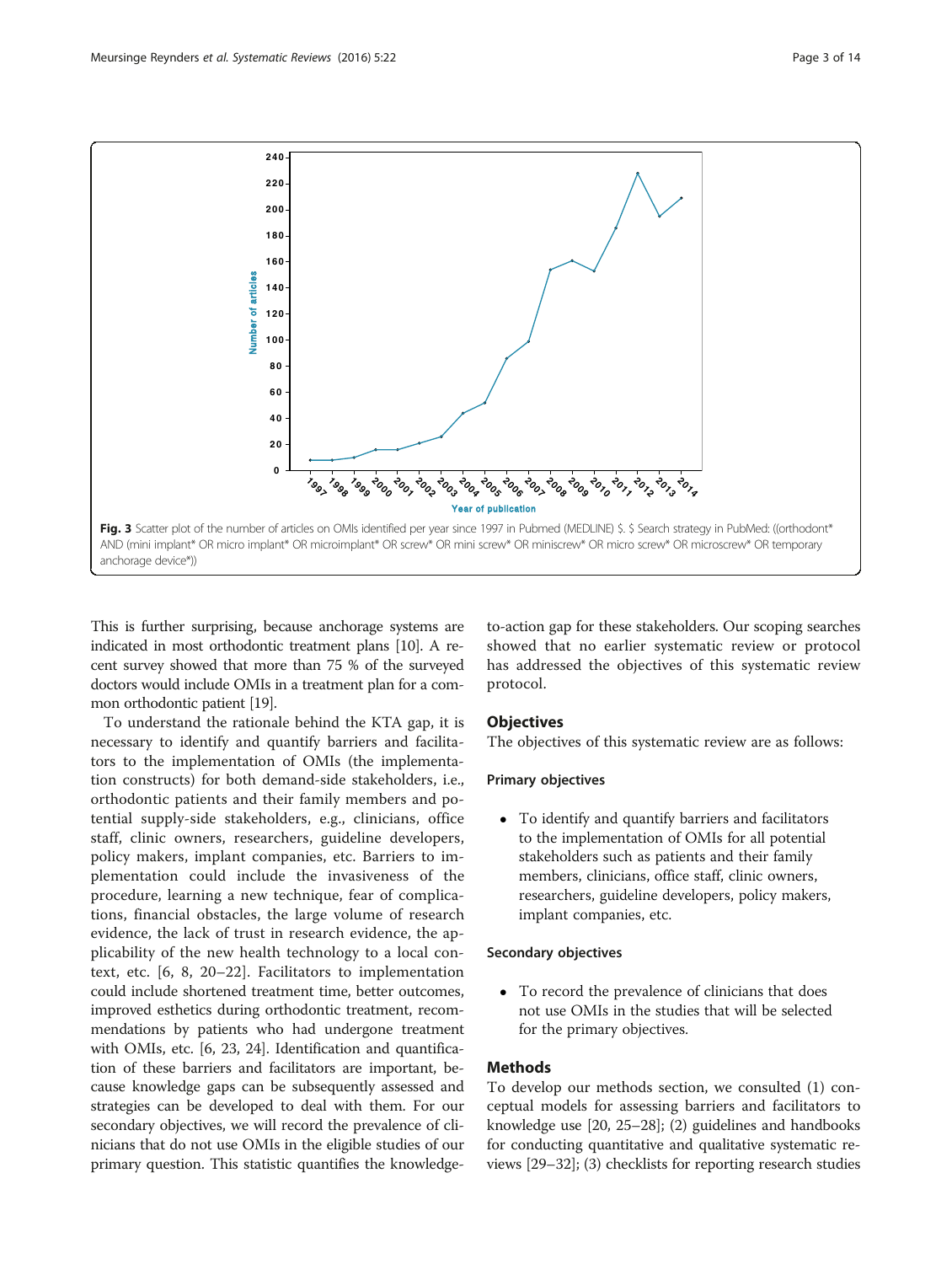[[33](#page-13-0)]; (4) systematic reviews that were developed to identify barriers and facilitators on a variety of issues and asked similar research questions as our research study [[2](#page-12-0), [21, 22](#page-13-0), [34](#page-13-0)–[37\]](#page-13-0); and (5) our previous systematic reviews and a protocol of a systematic review on OMIs [\[38](#page-13-0)–[41](#page-13-0)].

We adopted the Preferred Reporting Items for Systematic review and Meta-Analysis Protocols (PRISMA-P) 2015 statement as the guideline for reporting this protocol [[42, 43](#page-13-0)]. This manuscript is not registered in PROSPERO, because our research questions are not covered by the inclusion criteria of this register [[44](#page-13-0)].

#### Eligibility criteria

#### Study designs

For the primary objectives, we defined the following eligibility criteria:

- To maximize the breadth of data collection, studies will not be excluded based on their research design. Studies that present an original collection of data on identified barriers and facilitators to the use of OMIs will be eligible. Such studies generally refer to interviews, focus groups, surveys, and questionnaires with any of the pertinent stakeholders [[22](#page-13-0)].
- Studies that identify or quantify barriers and facilitators to knowledge use as a primary or as an additional objective of a larger study will be both eligible. For example, a study that addresses our research questions nested in a larger research model such as mixed methods will also be eligible.

For the secondary objectives, we defined the following eligibility criteria:

 Only quantitative studies, for example, surveys, that addressed the primary objectives of this systematic review will be eligible.

#### Stakeholders (participants)

Barriers to implementation can vary for different stakeholders. To avoid inappropriate exclusion of pertinent barriers, we will apply broad-spectrum eligibility criteria that include any possible demand and supply side stakeholders. The former group refers to orthodontic patients and their family members. The latter stakeholders refer to clinicians, office staff, clinic owners, researchers, guideline developers, policy makers, implant companies, etc.

#### Interventions

Interventions that use one or more implants with diameters smaller than 2.5 mm for orthodontic anchorage

purposes will be eligible. No restrictions will be applied to the implant length or design, the connection to plates, the location of insertion, the type of insertion procedure, the type of orthodontic loading, and the type of implant maintenance. Interventions with OMIs on patients of either sex, and in any age or demographic group will be eligible.

#### **Outcomes**

Any type of barrier or facilitator to the use of OMIs in clinical practice will be our primary outcome. A barrier is defined as any variable that impedes or obstructs their use. A facilitator is defined as any variable that eases and promotes the use of OMIs. Examples of barriers and facilitators were presented in the introduction. Barriers and facilitators are eligible as outcomes when they are described as implementation constructs by the eligible stakeholders [[37\]](#page-13-0). For example, patient's perceptions of the interventional procedure or assessments of health experiences such as pain and discomfort during implant insertion will not be considered as eligible outcomes when they are not specifically defined as barriers to the use of OMIs by these patients. These eligibility criteria avoid mislabeling of implementation constructs during qualitative analyses as a result of bias or misinterpretation of outcomes by systematic reviewers.

#### Setting and language

No setting and language restrictions will be applied.

# Information sources

Information sources will be searched from January 1 1997, the year of the first publication on OMIs, onwards [[16\]](#page-13-0). We adopted a variety of information sources from previous systematic reviews on OMIs [\[38](#page-13-0)–[41\]](#page-13-0). TRIP and SUMSearch databases were also consulted to identify pertinent search engines [[45, 46\]](#page-13-0).

#### Electronic searches

- The following general and subject-specific electronic databases will be searched: Google Scholar Beta, PubMed (MEDLINE), EMBASE (Ovid), Cochrane Central Register of Controlled Trials (CENTRAL), CINAHL, PsycINFO, Sociological Abstracts, and PROSPERO [\[47](#page-13-0)–[52](#page-14-0)].
- The 'Related Articles' feature in PubMed will be consulted.
- The following Web of Science Core collection citation indexes will be searched: Science Citation Index Expanded (SCI-EXPANDED); ARTS & Humanities Citation Index (A&HCI); and Social Sciences Citation Index (SSCI) [[49](#page-13-0), [53](#page-14-0), [54\]](#page-14-0).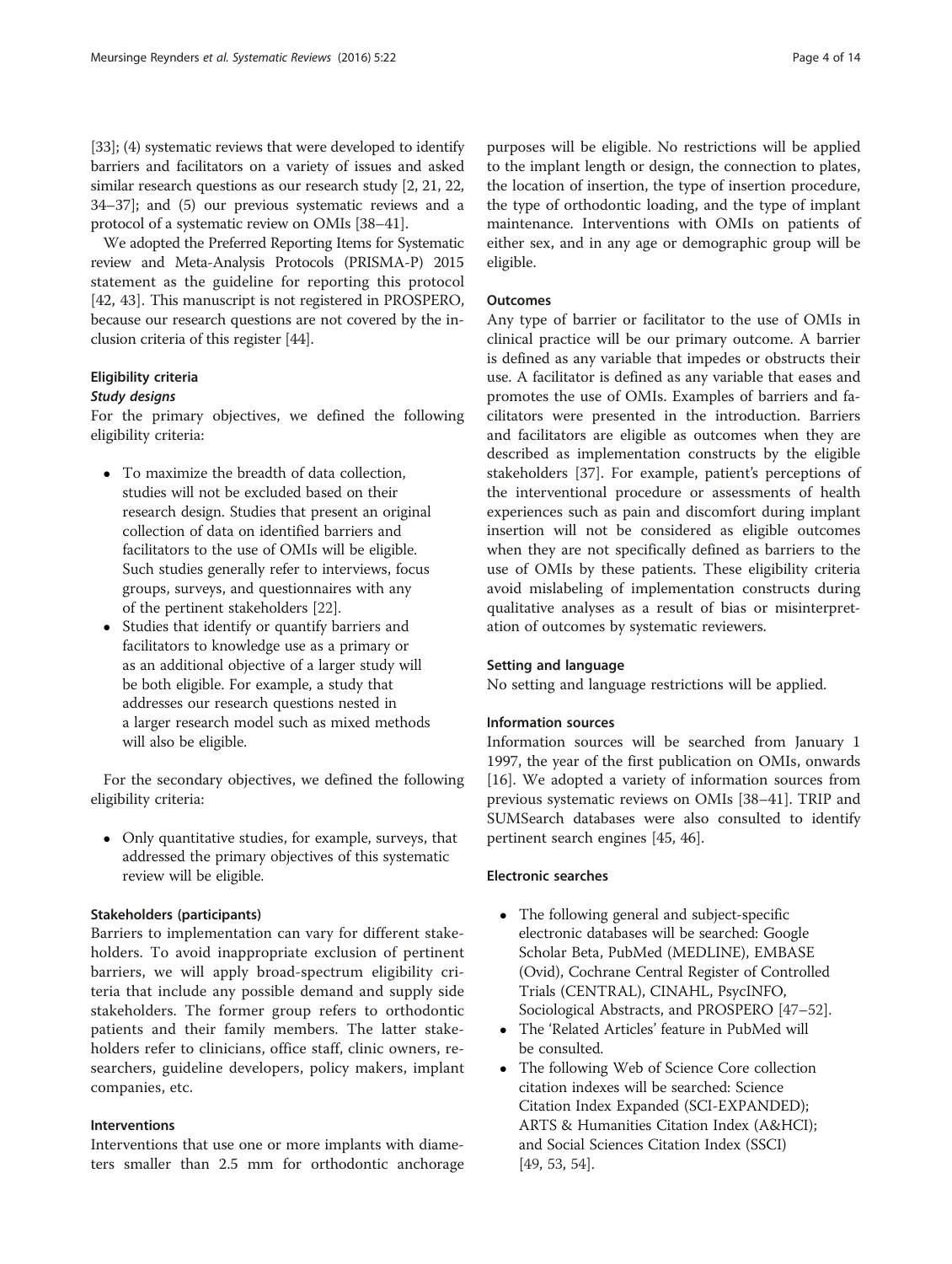A series of national and regional databases will also be searched: African Index Medicus, African Journals online (AJOL), Informit Health Collection, Index Medicus for the Eastern Mediterranean Region, IndMED, KoreaMed, LILACS, Index Medicus for the South-East Asia Region (IMSEAR), and Western Pacific Region Index Medicus (WPRIM) [\[49,](#page-13-0) [53\]](#page-14-0).

# Searching other resources

# Gray literature

We will consult the following gray databases [[49](#page-13-0), [50,](#page-13-0) [53, 55\]](#page-14-0):

- General databases: Open Grey, Google Scholar Beta, The National Technical Information Service (NTIS), and The Health Management Information Consortium (HMIC).
- Dissertations and databases of theses: ProQuest and Dissertations and Theses (Global full text plus UK and Ireland abstracts).
- Conference proceedings and abstracts: Meeting Abstracts, ISI Conference Proceedings, IEEE Conference Proceedings, and Google Scholar.
- Review databases: Database of Abstracts of Reviews of Effects (DARE), Health Technology Assessment database (HTA), NHS EED all via the Center for Reviews and Dissemination (CRD), and Turning Research into Practice (TRIP).
- Guidelines will be searched in MEDLINE, EMBASE, and TRIP. In addition, evidence-based guidelines of the following organizations will be consulted: Australian National Health and Medical Research Council, Canadian Medical Association, National Guideline Clearinghouse, National Library of Medicine Guidelines, New Zealand Guidelines Group, and NICE Clinical Guidelines.
- We will search Pubmed and Ovid for Citation alerts.

# Handsearching

 American Journal of Orthodontics & Dentofacial Orthopedics, Angle Orthodontist, Australian Journal of Orthodontics, European Journal of Orthodontics, International Journal of Adult Orthodontics and Orthognathic surgery, Journal of Clinical Orthodontics, Journal of Orthodontics, Journal of the World Federation of Orthodontics, Orthodontics & Craniofacial Research, and Seminars in **Orthodontics** 

# Reference lists

 We will also manually screen the reference lists of all selected articles, reviews, and guidelines for

eligible papers that are not identified during the other searching procedures.

# **Correspondence**

 A variety of stakeholders, e.g., subject specialists, authors of selected papers and pertinent systematic reviews, researchers on OMIs and manufacturers of implants, will be contacted to identify ongoing or unpublished research studies [\[53,](#page-14-0) [56](#page-14-0)].

# Search strategy

- Methods to find pertinent subject headings and keywords are adopted from our previous systematic reviews on OMIs [\[38](#page-13-0)–[41\]](#page-13-0). For the electronic database searches, we will use variations of search terms for the field of interest (orthodontics) and the intervention of interest (mini implants). To avoid the inappropriate exclusion of pertinent studies, we will not include 'the outcomes of interest' as selection criteria and will aim at a broad-spectrum search strategy. Search terms are identified in collaboration with an information specialist (NR) and include orthodontic(s), orthodontist(s), implant(s), mini implant(s), micro implant(s), microimplant(s), screw(s), mini screw(s), miniscrew(s), micro screw(s), microscrew(s), and temporary anchorage device(s).
- Search strategies will be developed specifically for each database and will be subsequently pilot tested and fine-tuned [[53\]](#page-14-0).
- An information specialist (NR) will assist with the development of these search strategies.
- To avoid the incorrect exclusion of eligible studies, the Boolean 'NOT' operator will not be used.
- The search strategies of all general and subjectspecific electronic databases will be listed in a table together with the search dates and the number of identified items. Examples of the search strategy of MEDLINE and Google Scholar Beta are presented in Table [1](#page-6-0) [\[49,](#page-13-0) [57](#page-14-0)].

# Study records

#### Data management

To reduce inter-examiner disagreements on study eligibility, we will adopt the procedures described in the Cochrane Handbook for Systematic Reviews of Interventions and in the PRISMA-P 2015 statement [[42](#page-13-0), [43,](#page-13-0) [58](#page-14-0)]. Prior to starting the formal study selection process, we will pilot test our selection procedures on a sample of abstracts. These calibration procedures are conducted to clarify and potentially fine-tune our selection criteria and to apply them consistently. All three review authors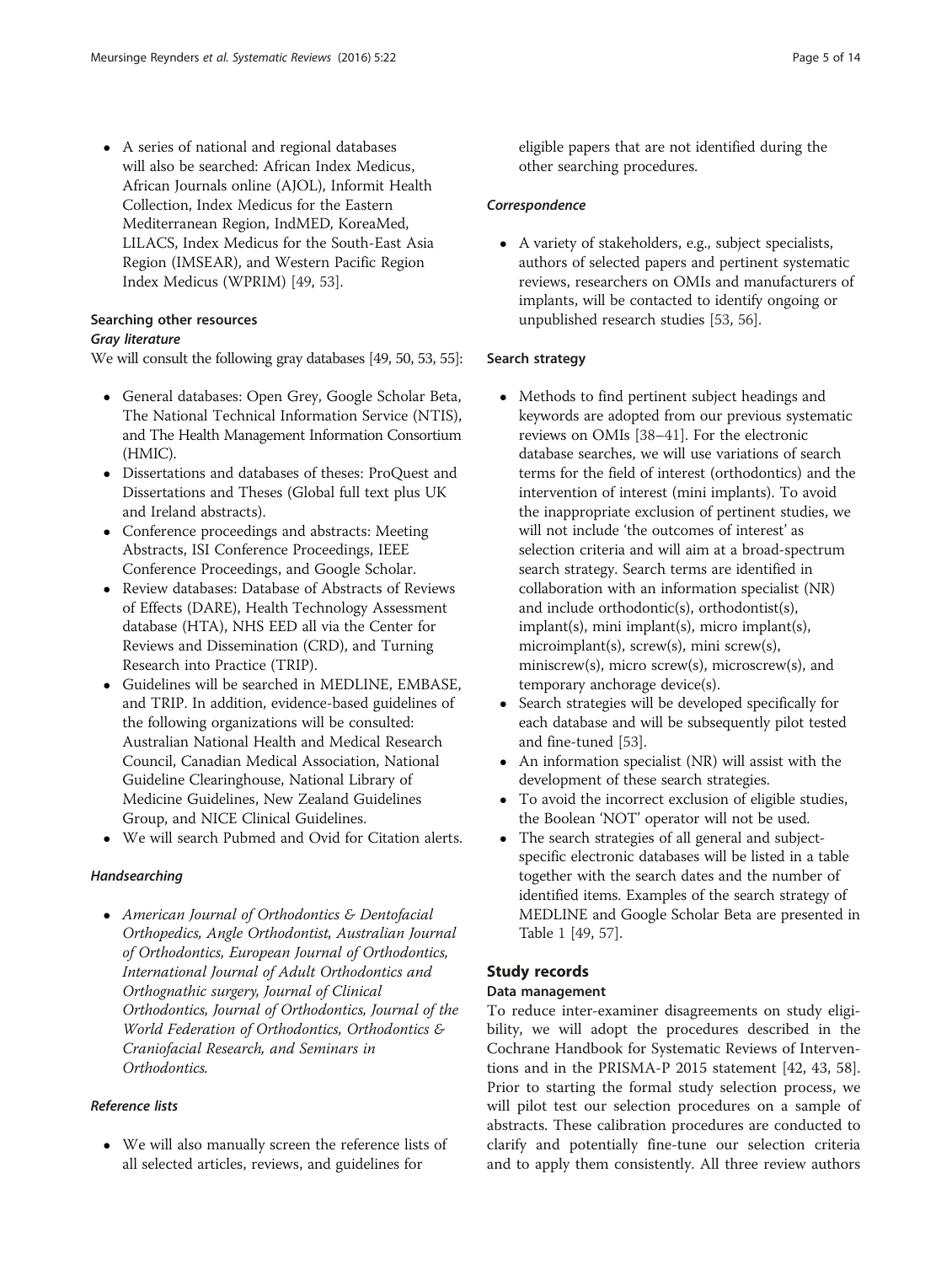<span id="page-6-0"></span>Table 1 Search strategy for the MEDLINE and Google Scholar Beta databases

| PubMed (Medline)                    | orthodont* AND (implant* OR mini implant*<br>OR micro implant* OR microimplant* OR screw*<br>OR mini screw* OR miniscrew* OR micro screw*<br>OR microscrew* OR temporary anchorage device*)                                                                                 |  |
|-------------------------------------|-----------------------------------------------------------------------------------------------------------------------------------------------------------------------------------------------------------------------------------------------------------------------------|--|
| Google<br>scholar beta <sup>a</sup> | (orthodontics OR orthodontic OR orthodontist<br>OR orthodontists) (implant OR implants OR<br>"mini implant" OR "mini implants" OR screw<br>OR screws OR "mini screw" OR "mini screws"<br>OR "miniscrew" OR "miniscrews" OR "microscrew"<br>OR "temporary anchorage device") |  |

For each database, we will adapt the pertinent characters for the exploration and truncation of the search terms. All search strategies will be copied and pasted directly into the search box of the search engines. This procedure will be applied, because re-typing of search terms could introduce errors in the search strategy [\[49\]](#page-13-0)

<sup>a</sup>We will use this shortened search strategy because the search string of Google Scholar is limited to under 256 characters [[57](#page-14-0)]

(RMR, LR, and LL) will participate in these calibration exercises.

#### Selection process

- We consulted the study selection procedures of our previous systematic reviews on OMIs to develop this section [\[38](#page-13-0)–[41](#page-13-0)]. We will select studies that fulfil our eligibility criteria.
- Studies will be selected independently by three experienced systematic reviewers (RMR, LR, and LL), who are also topic experts.
- We will screen titles and abstracts for eligible studies. Each selected abstract will be linked to the data source of origin. Full texts of potentially relevant articles will be subsequently reviewed. To reduce the risk of inappropriate exclusion, ambiguous articles will also be assessed for eligibility.
- Unpublished research studies, e.g., those found in gray literature databases, will also be reviewed for eligibility by the three reviewers. Such studies are only considered when sufficient data are reported to permit peer-reviewing.
- Authors will be contacted when potential multiple publications of their research data are identified. We will apply our protocol for contacting authors that we described in a recent protocol for a systematic review [[40](#page-13-0)]. Characteristics of studies suspect of multiple publications include the following: (1) studies with a retrospective research design and that use similar methodology; (2) overlapping authors in similar research studies and placed in a different order; (3) the publication of similar research findings within a short time span in different journals; and (4) reference lists of the multiple publication articles tend to

exclude the references of the other similar publications [\[40](#page-13-0)].

- Disagreements between authors on eligibility will be resolved through discussions. Persisting disagreements will be addressed through consultations with a fourth author (NDG) or through our protocol for contacting authors [\[56,](#page-14-0) [59](#page-14-0)]. A detailed description of our protocol for contacting authors is described in Additional file [1](#page-12-0) and is based on one of our recent systematic review protocols [\[40](#page-13-0)]. The Cochrane Glossary will be consulted to avoid misinterpretation of terminology used in the email correspondence with authors [\[60](#page-14-0)].
- Study selection procedures will be presented in a PRISMA flow diagram [[56](#page-14-0), [61\]](#page-14-0). Excluded studies together with the rationale for their exclusion will be listed in a table.

# Data collection process

- Prior to the formal study selection and data extraction process, a list of 'potential' barriers and facilitators to the implementation of OMIs will be developed. Items on this list will be extracted from three groups of publications: (1) systematic reviews that focussed on the identification of barriers and facilitators to the implementation of health-related issues and technologies [[2](#page-12-0), [21](#page-13-0), [22,](#page-13-0) [34](#page-13-0)–[37\]](#page-13-0); (2) conceptual models for assessing barriers and facilitators to knowledge use [\[20](#page-13-0), [25](#page-13-0)–[28](#page-13-0)]; and (3) our previous systematic reviews on OMIs [[38](#page-13-0)–[41\]](#page-13-0).
- These articles will be examined by all three reviewers (RMR, LR, and LL), which are all topic experts. Each of these operators will develop a list of barriers and facilitators based on the findings in these publications that could be pertinent to the implementation of OMIs. These lists will be subsequently discussed between these three reviewers and a final summary list of 'potential' barriers and facilitators will be created. We will also link specific stakeholders, e.g., patients, clinicians, office staff, etc., to each of these variables. In this list, 'potential' barriers and facilitators are presented as a series of constructs and are classified according to five domains: intervention characteristics, outer setting, inner setting, characteristics of the individuals involved, and the process of implementation [\[25\]](#page-13-0). We adopted this classification from the Consolidated Framework For Implementation Research (CFIR) [[25\]](#page-13-0).
- Our procedures for the identification of 'potential' barriers and facilitators will be conducted prior to the study selection and data extraction process and are only used as a calibration exercise for the three reviewers and to increase their background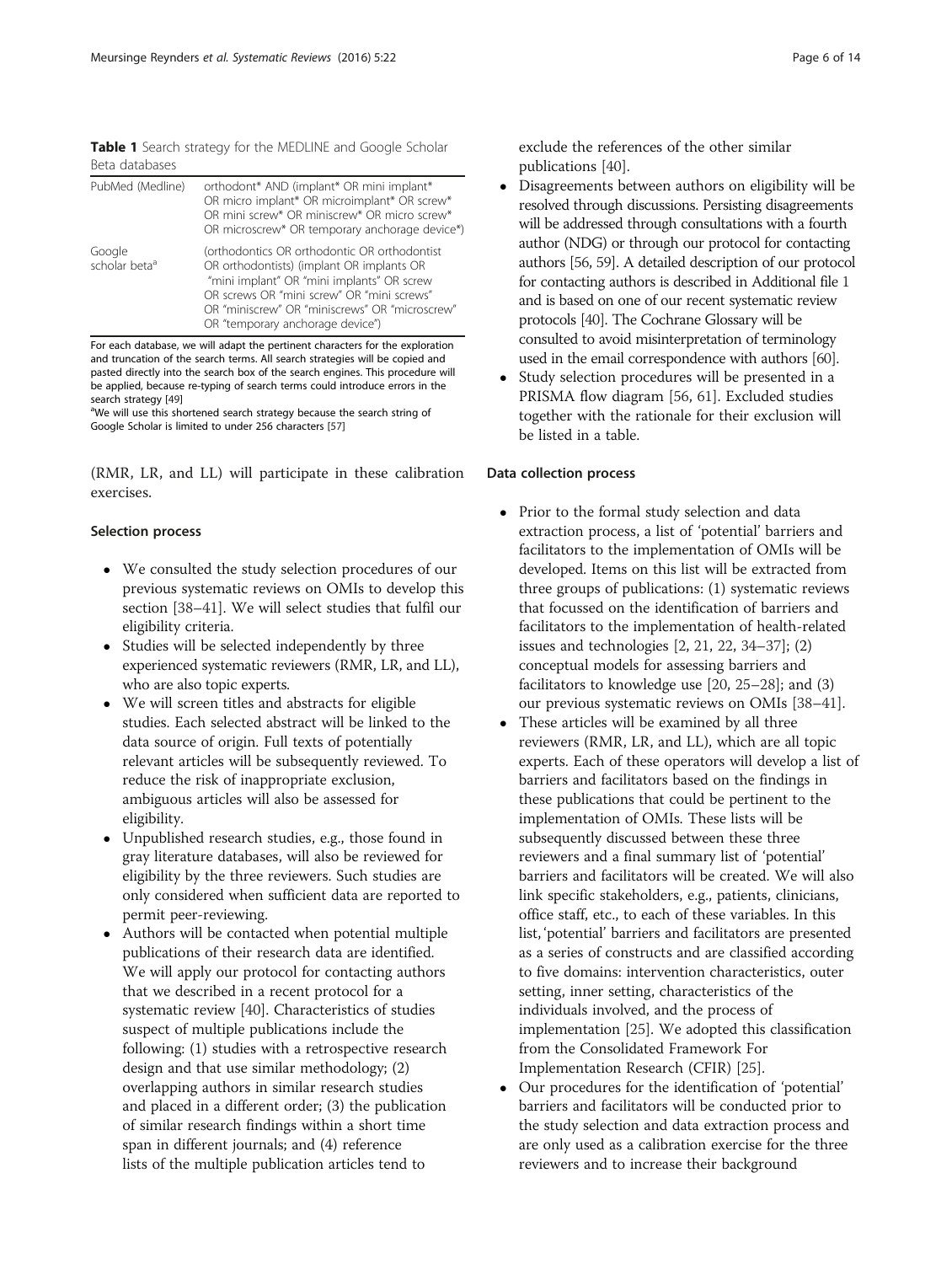knowledge. Our list of 'potential' barriers and facilitators will not be used as a reference checklist during the study selection and data collection process, because this could result in the inappropriate exclusion of 'unexpected' barriers and facilitators to the implementation of OMIs in clinical practice.

- For the development of our data extraction forms, we explored the reporting checklists of pertinent research designs of the equator network [[33](#page-13-0)]. We also consulted data collection forms in previous systematic reviews on OMIs [[38](#page-13-0)–[41](#page-13-0)] and the three groups of publications that were used to develop the list of potential implementation constructs. Pertinent items for the extraction of data for the secondary research question were also explored during this research phase.
- Data extraction forms were first pilot tested on a series of articles by three reviewers (RMR, LR, and LL) and subsequently fine-tuned. These procedures were also used to calibrate reviewers. The pilot-tested data extraction forms are presented in Additional file [2](#page-12-0) [\[43](#page-13-0)].
- Data extraction procedures will be conducted independently by the three aforementioned operators, who are experienced systematic reviewers and topic experts. Disagreements on extracted items will be resolved through rereading and discussions and if necessary an arbitrator (NDG) will be consulted to adjudicate these disagreements. All data extraction procedures will be similar for our primary and secondary research questions.

# Data items

- We decided to extract a broad spectrum of data items and define them in great detail, because revisiting all selected papers as a result of inaccurate or deficient listings of data items is a waste of 'reviewers' time and could introduce mistakes [[43\]](#page-13-0).
- Extracted data items for our primary and secondary objectives include the following: the source, eligibility, duplicate publication, the study design, selection procedures, stakeholders, the setting, interventions, outcomes, flow and timing, adverse effects, withdrawals and missing outcomes, the funding, and miscellaneous data of the selected studies [\[42](#page-13-0), [43\]](#page-13-0). Many of these items are further subdivided and all extracted entries are listed in tables in Additional file [2](#page-12-0). Descriptions of each item are presented in these tables and entries that could bias the outcomes are also recorded.
- Diagrams will be created to depict the flow of the stakeholders and the timing of the various research phases from the start of the selection procedures to

the completion of the recording of outcomes (Additional file [2\)](#page-12-0).

- Data from articles that appear 'suspect' of multiple publications of the same research studies will be extracted identically as those from articles that are not suspect. Potential overlap of research data will be subsequently assessed.
- When during the review process new relevant data items will be identified, we will collect them and will report these changes of the protocol and their rationales.
- Authors of selected studies will be contacted to find information on unclear or missing items and to resolve remaining disputes between reviewers (Additional file [1\)](#page-12-0). Persistent disagreements will be reported.

# Outcomes and prioritization Primary outcomes

- The primary outcomes will be all barriers and facilitators to the implementation of OMIs in clinical practice identified by all demand- and supply-side stakeholders. We will record the prevalence of these implementation constructs among pertinent stakeholders.
- Pertinent stakeholders are defined in Table [2](#page-8-0) and are further subdivided in 'users' and 'non users'. A barrier is defined as any variable that impedes or obstructs the use of OMIs. A facilitator is defined as any variable that eases and promotes their use.
- All primary outcomes will be presented with an explicit description according to the author(s) of the pertinent eligible study. We will report whether these outcomes refer to 'specified' or 'non-specified' interventions (Table [2](#page-8-0)).
- When studies record our primary outcomes at different time points, we have decided a priori to subdivide them as pre-, immediate post-, and

long-term post-intervention recordings (Table [2](#page-8-0)). We will also present the setting, country, and design of the research study.

- The pre-intervention recording of barriers or facilitators to a 'specified' intervention with OMIs for 'non user' clinicians or for patients that have not undergone this intervention previously in any type of setting or research design will be our 'preferred' primary outcome.
- The prevalence of identified barriers and facilitators among the surveyed or interviewed pertinent stakeholders will be calculated as follows: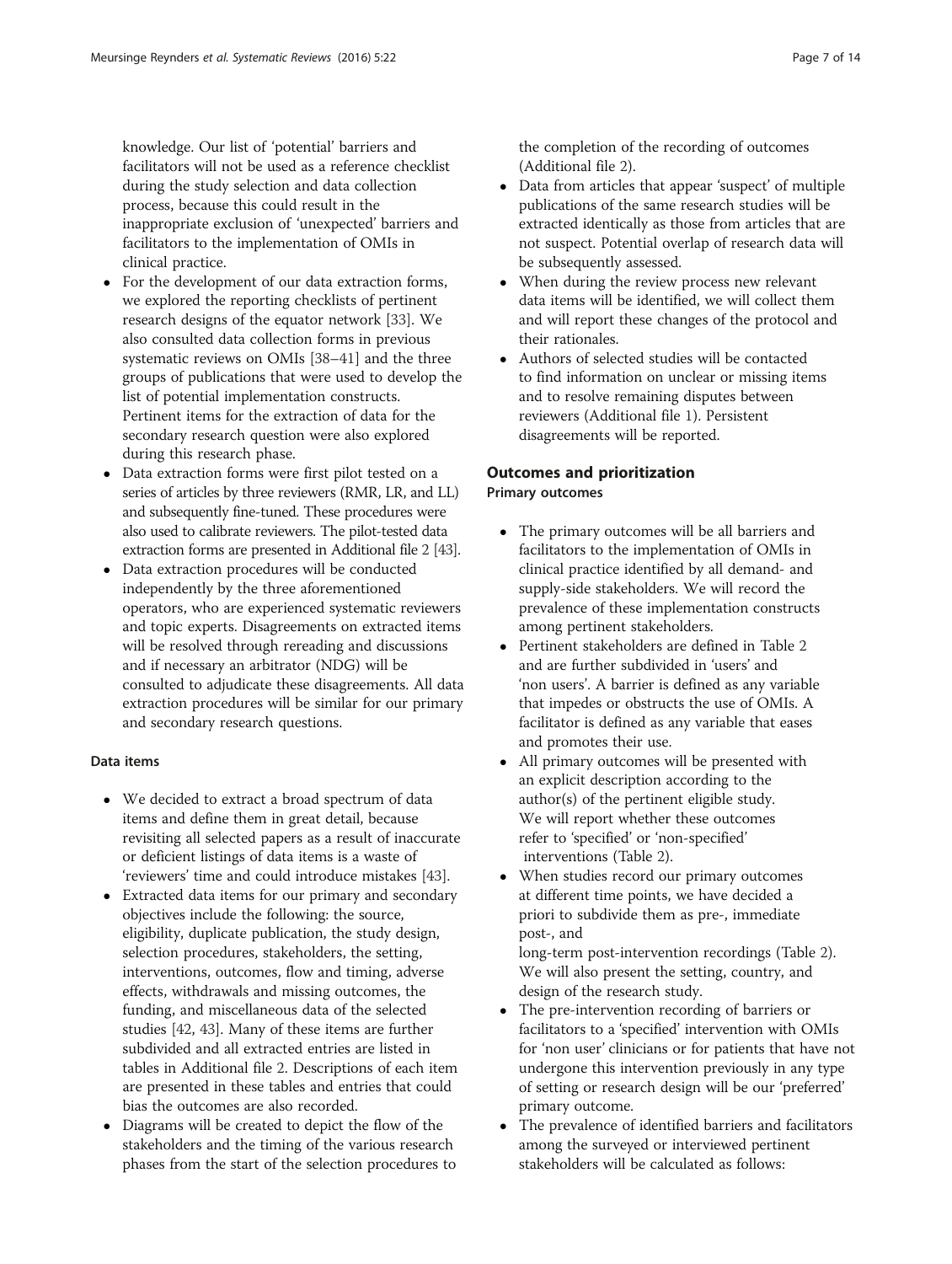<span id="page-8-0"></span>

|  | Table 2 Potential subgroups for which outcomes are recorded |
|--|-------------------------------------------------------------|
|--|-------------------------------------------------------------|

| General<br>subgroups | Specific subgroups                                                                                                                                                                                                                                                                                                                                                                                                                                                                          |
|----------------------|---------------------------------------------------------------------------------------------------------------------------------------------------------------------------------------------------------------------------------------------------------------------------------------------------------------------------------------------------------------------------------------------------------------------------------------------------------------------------------------------|
| Stakeholders         | Demand-side stakeholders: orthodontic patients<br>and their family members                                                                                                                                                                                                                                                                                                                                                                                                                  |
|                      | Supply-side stakeholders: clinicians, office staff, clinic<br>owners, researchers, quideline developers, policy<br>makers, implant companies, etc.                                                                                                                                                                                                                                                                                                                                          |
|                      | Users/non users: both demand- and supply-side<br>stakeholders can be further subdivided in those<br>that have used OMIs previously (users) and those<br>that do not use these devices (non-users)                                                                                                                                                                                                                                                                                           |
| Interventions        | Specified interventions: these interventions refer to a<br>specific phase or type of the interventional procedure.<br>Phases of the intervention refer to the: anesthetics,<br>implant insertion, orthodontic treatment with OMIs,<br>implant removal, or the healing phase. Types of<br>interventions refer to the implant type and<br>dimensions, number of implants, use of plates, the<br>surgical procedure, implant location, timing and<br>forces of orthodontic loading, etc. [41]. |
|                      | 'Non specified' interventions: these interventions refer<br>to 'any orthodontic treatment with OMIs'. Additional<br>information on the specific phase or type of the<br>interventional procedure is not provided                                                                                                                                                                                                                                                                            |
| Time points          | Pre-intervention recordings, i.e., recordings of outcomes<br>prior to the interventional procedure                                                                                                                                                                                                                                                                                                                                                                                          |
|                      | Immediate post-intervention recordings, i.e., recordings<br>of outcomes within 2 weeks after the completion of<br>the interventional procedure                                                                                                                                                                                                                                                                                                                                              |
|                      | Long-term post-intervention recordings, i.e., recordings<br>of outcomes more than 2 weeks after the completion<br>of the interventional procedure.                                                                                                                                                                                                                                                                                                                                          |
| Setting/Country      | <i>Private practice:</i> stakeholders treated or working in a<br>private practice                                                                                                                                                                                                                                                                                                                                                                                                           |
|                      | University setting: stakeholders treated or working<br>in a university clinicCountry: stakeholders treated<br>or working<br>in a specific country                                                                                                                                                                                                                                                                                                                                           |
| Research design      | Surveys or questionnaires: outcomes obtained<br>through either surveys or questionnaires                                                                                                                                                                                                                                                                                                                                                                                                    |
|                      | Interviews: outcomes obtained from interviews<br>with stakeholders                                                                                                                                                                                                                                                                                                                                                                                                                          |
|                      | Focus groups: outcomes obtained from focus groups<br>with stakeholders                                                                                                                                                                                                                                                                                                                                                                                                                      |

Prevalence of an identified barrier or facilitator =

The number of stakeholders that scored a particular construct as a barrier or facilitator to the implementation of OMIs in clinical practice/ The total number of stakeholders that scored on the role of this particular construct as a barrier or facilitator to the implementation of OMIs in clinical practice

This prevalence will be presented for example as: 30/50

 'Characteristics and findings of included studies' tables are presented in Additional file [3](#page-12-0). These tables list barriers and facilitators to the implementation of OMIs (implementation constructs), prevalence statistics, and other pertinent items such as the type of research design, stakeholders, settings, interventions, and outcomes, and time points for recording them. The procedures to extract and categorize primary outcomes and anticipated exemplary tables of categorized implementation constructs are also presented (Additional file [3](#page-12-0)) [\[43\]](#page-13-0).

# Secondary outcomes

 The secondary outcomes will be the prevalence of clinicians that do not use OMIs and represent the knowledge-to-action gap. This statistic will be calculated as follows:

The prevalence of clinicians that do not use OMIs =

The number of clinicians that do not use OMIs/ The total number of surveyed clinicians that reported on the use of OMIs in clinical practice

Information that could give further insights in the understanding of the knowledge-to-action gap, e.g., the number of implants placed per clinician per year will also be recorded.

#### Risk of bias in individual studies

The methodological quality of each eligible study will be assessed with critical appraisal tools that are specific for the type of research design used in that study. For qualitative studies such as focus groups and interviews, we will use the Joanna Briggs Institute Qualitative Assessment and Review Instrument (JBI QARI) [[30](#page-13-0)]. For quantitative studies such as surveys and questionnaires, we will use the Joanna Briggs Institute critical appraisal tool for studies reporting prevalence and incidence data [[31](#page-13-0), [35,](#page-13-0) [62](#page-14-0)]. These instruments are listed in 'Additional file [4](#page-12-0)'. The guidelines for scoring these tools will be first examined by the three reviewers (RMR, LR, and LL) [[30](#page-13-0), [31](#page-13-0), [62, 63\]](#page-14-0). A series of studies will be then used to calibrate these reviewers for each appraisal tool. Eligible studies will be subsequently scored independently by these authors. To facilitate the comparisons of appraisal scores, all three authors will record the rationale for each of these scores and the location in the article. Initial critical appraisals are conducted during the data extraction phase of each eligible study and are revisited and fine-tuned after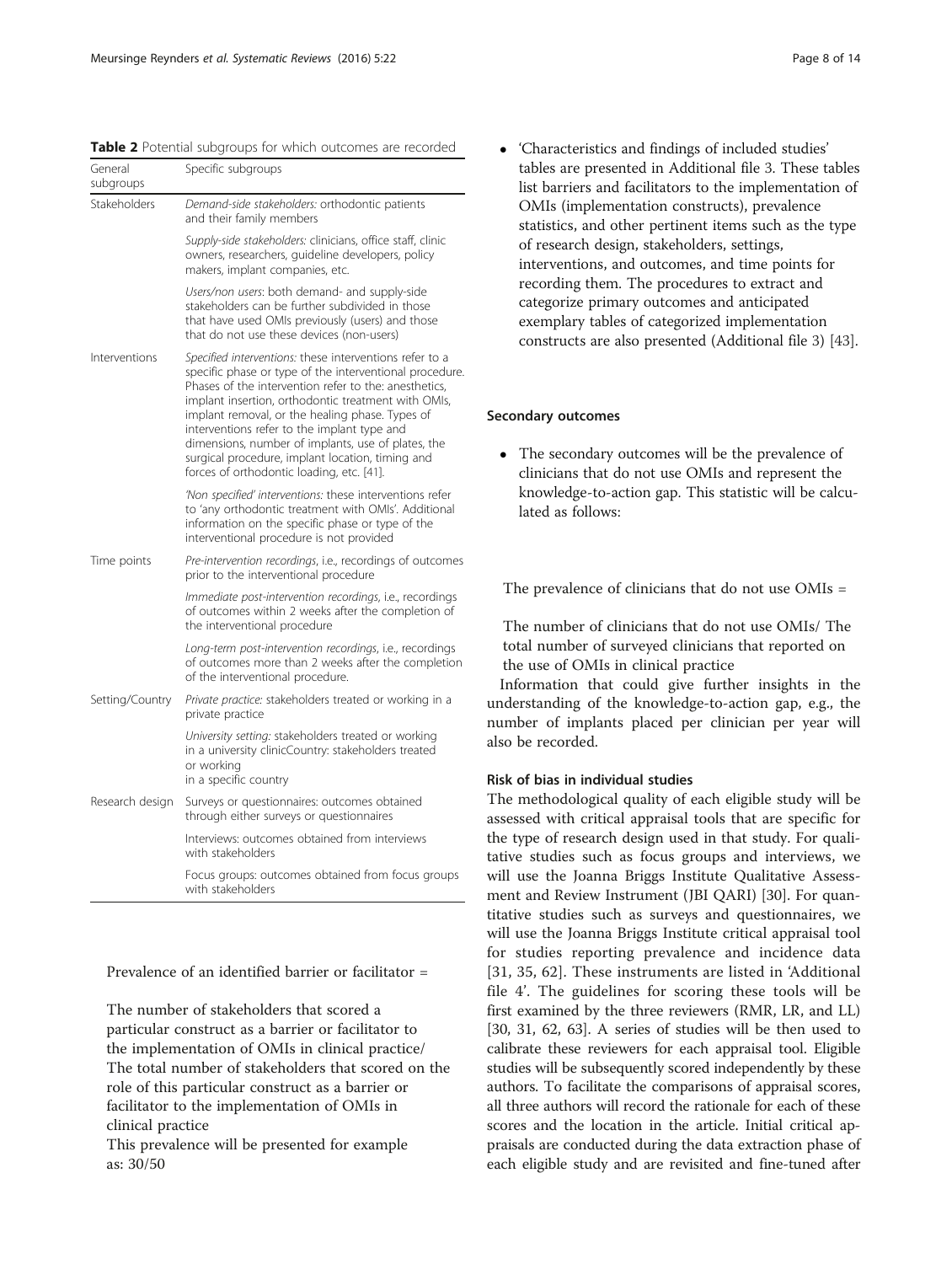<span id="page-9-0"></span>the completion of these procedures for all selected studies. Scoring differences between reviewers are resolved through discussions. A fourth reviewer (NDG) is called upon in the case of disagreement between reviewers. Authors of eligible studies are contacted in the case of persistent disagreements on appraisal scores (Additional file [1](#page-12-0)).

The critical appraisal scores for each selected study will be listed in tables and for each appraisal tool separately (Additional file [4](#page-12-0)) [\[30](#page-13-0), [31\]](#page-13-0). We will calculate the prevalence of 'Yes' scores (number of 'Yes'/number of articles) for each individual appraisal question [\[35\]](#page-13-0). No attempts will be made to calculate the overall appraisal scores. The potential influence of each of the scored answers on the outcomes of each selected study will be weighted during the data synthesis and will be used to assess the overall strength of evidence of the review (See 'Confidence in cumulative evidence') [\[43](#page-13-0)].

#### Data synthesis

#### Criteria for a quantitative synthesis

The prevalence statistics of our primary and secondary outcomes can both be synthesized quantitatively. A random-effects model meta-analysis will be indicated, because between study variance is expected for both outcomes. However, we will only conduct a meta-analysis when (1) the risk of bias in the eligible studies is low; (2) outcomes are consistent between studies; (3) publication bias is low; (4) a high number of studies is included; and (5) heterogeneity is low [[64](#page-14-0)–[66](#page-14-0)].

#### Summary measures for a quantitative synthesis

The prevalence data for our primary outcomes will be presented as event rates, e.g., 0.70, which indicate that 70 stakeholders scored a particular construct as a barrier to the implementation of OMIs out of a total sample of 100 stakeholders that scored on the role of this particular construct as a barrier to the implementation of OMIs in clinical practice. Event rates will also be recorded for our secondary outcomes, which represent the number of clinicians that do not use OMIs/the total number of surveyed clinicians that reported on the use of OMIs in clinical practice. These statistics are quantitatively synthesized and the summary event rate will be calculated and presented with the  $p$  value and the 95 % confidence interval (CI) for both primary and secondary outcomes. Comprehensive Meta-analysis (CMA) software will be used to conduct all statistical analyses in this systematic review [[67](#page-14-0), [68](#page-14-0)]. Forest plots will be used to display these calculations and their dispersion.

#### Unit-of-analysis issues for a quantitative synthesis

To deal with unit-of-analysis issues, we will assess at which level randomization was conducted [\[65\]](#page-14-0). We will assess whether all participants underwent the same intervention, multiple interventions, and whether outcomes were recorded at different or multiple time points [[65\]](#page-14-0). Subgroups will be created to deal with these issues (see 'Subgroup analyses and meta-regression' section).

#### Dealing with missing data for a quantitative synthesis

We will apply the protocol of the Cochrane Handbook for Systematic Reviews of Interventions for dealing with missing data [[69](#page-14-0)]. We will first contact the pertinent authors to obtain such data (Additional file [1\)](#page-12-0). We will then evaluate why data are missing and will assess whether they are missing at random or not [[69\]](#page-14-0). Our key policy will be to include studies with missing data and assess the consequences of this inclusion in the qualitative synthesis [\[69](#page-14-0)]. For the quantitative synthesis, we will weigh the following strategies for dealing with missing data, i.e., (1) analysing available data only; (2) imputing the missing data; and (3) perform sensitivity analyses [\[69](#page-14-0)]. We will assess these strategies in the results and discussion section of our systematic review and will discuss the potential implications for excluding missing data from the meta-analysis [\[69](#page-14-0)].

#### Investigation of heterogeneity

We will consider three sources of heterogeneity: methodological, clinical, and other sources of heterogeneity [[65, 70](#page-14-0)]. These sources are selected a priori based on information from previous systematic reviews on this research topic and through discussions between the reviewers, who include both methodologists and topic experts [[38](#page-13-0)–[40,](#page-13-0) [71\]](#page-14-0). These potential sources of heterogeneity are listed in Additional file [5](#page-12-0) [[41,](#page-13-0) [65, 66](#page-14-0), [70](#page-14-0), [72](#page-14-0)–[74\]](#page-14-0). The type of stakeholders, i.e., patients, clinicians, office staff, etc., is excluded as a source of diversity, because outcomes are analyzed separately for each type of stakeholder. We will report when 'post hoc' defined sources of heterogeneity will be investigated.

Statistical heterogeneity is the consequence of one or more of the sources of diversity. The presence of statistical heterogeneity is investigated by calculating the Cochran's Q, the degrees of freedom based on the number of eligible studies, and the pertinent  $p$  value [[75](#page-14-0)–[77](#page-14-0)]. We will also calculate the following statistics: Kendall's Tau<sup>2</sup>, Tau, and  $I^2$  [\[68](#page-14-0), [75](#page-14-0), [77](#page-14-0)-[80](#page-14-0)]. These calculations, their use, and strategies for dealing with heterogeneity are explained in Additional file [5](#page-12-0) [\[65](#page-14-0)].

#### Subgroup analyses and meta-regression

Subgroup analyses are either used to explore heterogeneity or to address questions about specific stakeholders, interventions, or study designs [\[65](#page-14-0)]. For the former objective, we will use the subgroups defined under 'methodological, clinical, and 'other' sources of heterogeneity in Additional file [5.](#page-12-0) For the latter objective, we will assess the following 'a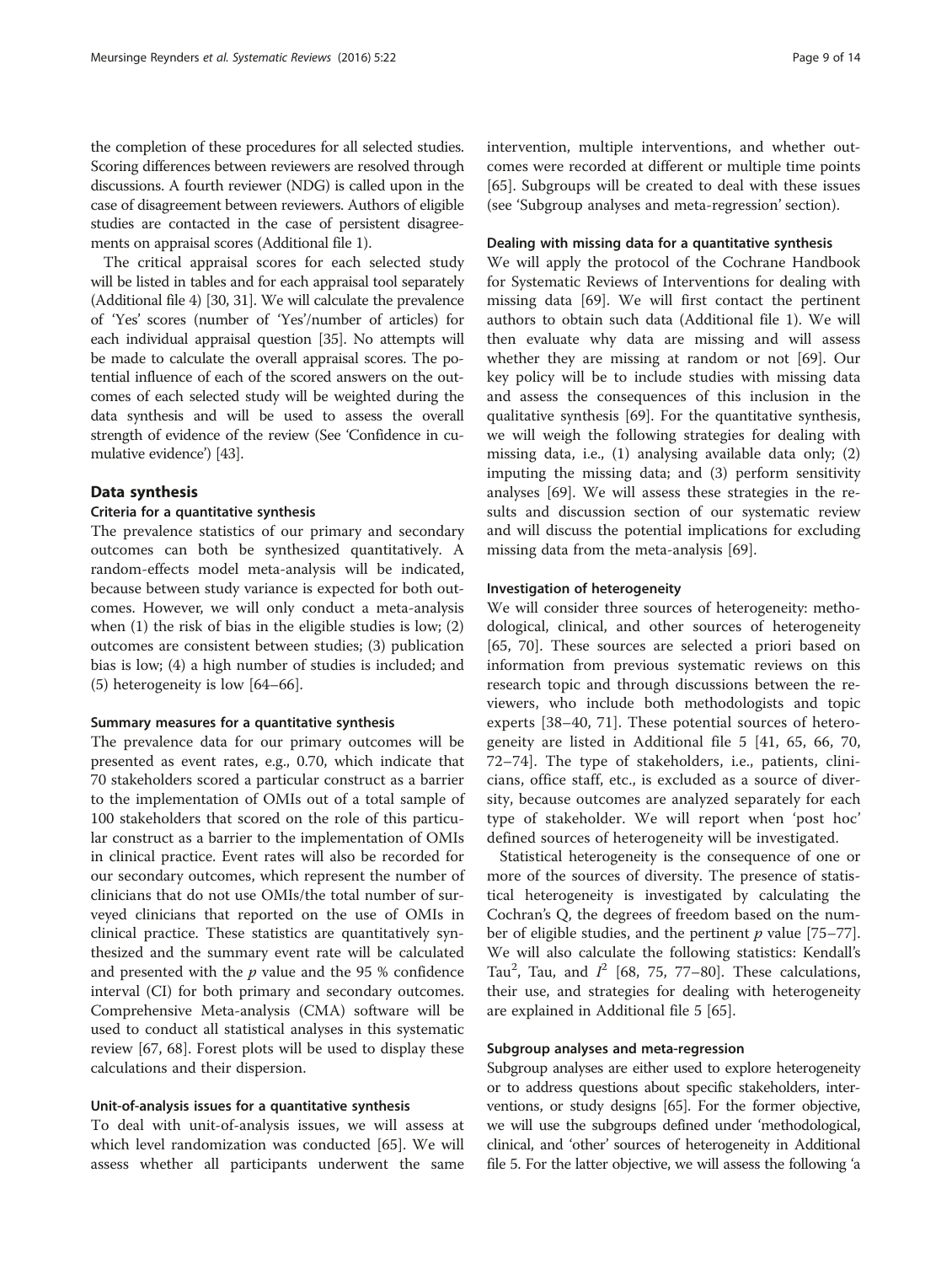<span id="page-10-0"></span>priori' subgroups, which could be used for either subsets of participants or studies [[65](#page-14-0)]:

- Research design, i.e., surveys or questionnaires, interviews, or focus groups
- Conduct and analysis of the study, i.e., high versus low risk of selection, performance, detection, attrition, or reporting bias [\[66\]](#page-14-0).
- Stakeholders, i.e., ethnicity, sex, age, and previous experience with OMIs.
- Type of interventions, i.e., 'specified' or 'non specified' interventions (Additional file [5\)](#page-12-0).
- Outcomes, i.e., pre-, immediate post-, or long-term post-intervention recordings of outcomes (Additional file [5\)](#page-12-0).
- Setting, i.e., private practice or university setting.

Rationales to conduct analyses with additional subgroups will be reported in the systematic review and these subgroups will be defined as 'post hoc'. Random effects meta-regression will be used to assess differences in subgroups, but will be only conducted when there are more than ten eligible studies in the meta-analysis [\[65](#page-14-0)]. We will interpret subgroup analyses and meta-regressions with caution, because these analyses are not based on randomized comparisons and are therefore strictly observational [[65](#page-14-0), [81](#page-14-0)]. Additional caveats of these analyses as defined by Oxman and Guyatt will also be considered [\[81\]](#page-14-0).

#### Sensitivity analysis

We will conduct sensitivity analyses to assess the impact on outcomes of certain decisions that were made during the systematic review process. We will plan such analyses for the decisions to include the following: (1) small studies (compared to the other eligible studies); (2) surveys and questionnaires; (3) gray literature; (4) studies at high risk of bias; and (5) studies with follow-ups beyond 6 months [[65\]](#page-14-0). We will also conduct sensitivity analyses to assess the effects of imputing missing data [[65, 69\]](#page-14-0).

# Qualitative synthesis

We will provide a systematic narrative synthesis even when quantitative analyses are possible [\[43](#page-13-0)]. Our narrative synthesis will be conducted systematically and transparently to reduce the potential for bias [\[82](#page-14-0)]. We will refrain from vote counting, i.e., counting those studies that yielded a significant result and those that did not [[83, 84\]](#page-14-0). As suggested by the PRISMA-P 2015 statement [[43\]](#page-13-0), we will adopt the 'established methods' for conducting systematic narrative syntheses according to the guidance of the CRD [\[82](#page-14-0)]. The CRD framework for conducting such a synthesis consists of four phases: (1) developing a theory why and how each barrier or facilitator could affect the implementation of OMIs for each linked stakeholder; (2) developing an initial synthesis of the findings of the eligible studies; (3) exploring relationships within and between studies; and (4) assessing the robustness of the synthesized evidence [[82\]](#page-14-0). These steps do not have to be conducted exactly according to the order of this framework and will be conducted iteratively by the three topic experts (RMR, LR, and LL) [[82\]](#page-14-0). Disagreements will be resolved through discussions and persistent disagreements will be resolved through the arbitrage of a fourth author (NDG) or through contacting pertinent authors. Each phase of this synthesis will be presented in the results section of the systematic review [[82\]](#page-14-0). Each step of this four phase framework for a systematic narrative synthesis is presented under here:

Phase 1. Developing a theory why and how each barrier or facilitator could affect the implementation of OMIs for each linked stakeholder Theories of how barriers or facilitators could affect the implementation of OMIs for various stakeholders will be initially developed during the discussions on 'potential' barriers and facilitators to the implementation of OMIs in clinical practice prior to the selection and data collection process (see '[Data collection process](#page-6-0)' section). These theories will be fine-tuned after the data extraction procedures. We expect that most identified barriers and facilitators are obvious implementation constructs for the pertinent stakeholders and do not require much additional theory to why and how they could affect the implementation of OMIs. However, such causal links could be more difficult to explain for certain 'unexpected' barriers and facilitators. In those circumstances, we will present 'hypothetical' associations descriptively or in a diagram or both [\[82\]](#page-14-0).

Phase 2. Developing an initial synthesis of the findings of the eligible studies

Our tables with the characteristics and findings of included studies will be consulted for this preliminary synthesis. We will also revisit the data collection tables and search for additional items that might have been overlooked and could influence this synthesis (Additional files [2](#page-12-0) and [3\)](#page-12-0). To facilitate the synthesizing process, we will reorganize data items, fine-tune textual descriptions of each included study, assess the validity of outcome measures, and create new tables with implementation constructs and pertinent stakeholders to improve visualization of the data [\[82\]](#page-14-0). We will assess whether barriers and facilitator can be linked to one of the five domains defined by [\[25](#page-13-0)], i.e., intervention characteristics, outer setting, inner setting,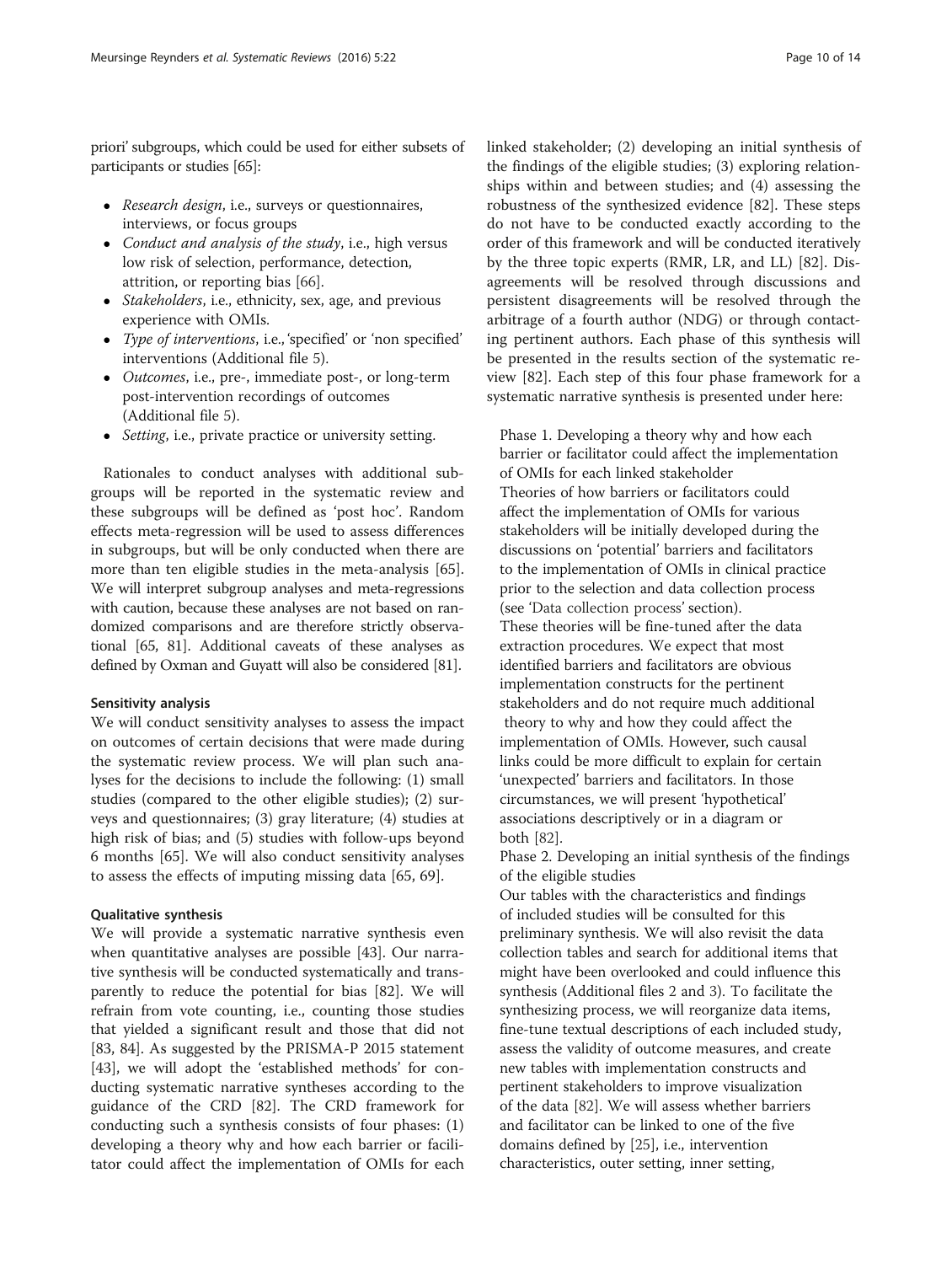characteristics of the individuals involved, and the process of implementation. The prevalence statistics of our primary outcomes will be subsequently consulted and theories about the direction and magnitude of the effects of specific implementation constructs on pertinent stakeholders will be developed.

Phase 3. Exploring relationships within and between studies

In this phase, we will assess whether and how variables within and between studies could have influenced outcomes. For this purpose, we will (1) explore the characteristics and findings of each selected study and compare them with each other; (2) consult our tables with 'a priori' defined sources of heterogeneity (Additional file [5\)](#page-12-0) and will consider sources of diversity that are identified 'post hoc' [[65](#page-14-0), [70](#page-14-0)]. Various tools will be used to further explore relationships within and between studies: (1) investigating statistical heterogeneity (Additional file [5](#page-12-0)); (2) visualizing of statistical heterogeneity in forest plots [[68](#page-14-0)]; (3) conducting subgroup analyses and assessing moderator variables (see '[Subgroup analyses and](#page-9-0) [meta-regression](#page-9-0)' section) [[82](#page-14-0)]. Based on these assessments, we will modify and fine-tune our initial synthesis and will explain the rationale for these changes.

Phase 4. Assessing the robustness of the synthesized evidence

The robustness of the synthesized evidence will depend on (1) the number and size of the eligible studies; (2) within and between study diversity; (3) risk of bias assessments (magnitude and direction); (4) the consistency of the outcomes between studies; (5) the magnitude of the outcomes; and (6) the presence of publication bias. To assess the robustness of this evidence, we will (1) weigh the role of these variables; (2) revisit the data collection forms and the critical appraisal tools to assess whether items have been overlooked; and (3) contact authors to obtain additional information.

# Meta-biases and confidence in the cumulative evidence

Meta-bias refers to the biased selection of research data and covers both reporting bias (selective outcome reporting) and publication bias [[43\]](#page-13-0). We will apply the following strategies for dealing with reporting bias:

1. We will assess whether the protocol of a pertinent research study was published prior to the recruitment of patients [[43](#page-13-0)]. Literature searches and screening of the Clinical Trial Register at the International Clinical Trials Registry Platform of the World Health Organization will be conducted for this purpose [\[85\]](#page-14-0).

- 2. When protocols will be identified, we will assess discrepancies between the outcomes planned in the protocol and those reported in the final manuscript. When no protocol will be found, we will scrutinize the eligible article for unclear or missing outcomes.
- 3. If necessary, research protocols or additional information on the outcomes will be requested from the authors of the research study. We will also compare overall outcomes with and without including the data obtained from contacted authors.
- 4. Subsequent strategies for 'dealing with missing data for a quantitative synthesis' were described under this heading.

We will contain the risk of publication bias through (1) our broad spectrum search strategy and extensive searches of the literature that also include the gray literature; (2) our protocol for assessing multiple publications; (3) searching studies and collecting data by three experienced operators; and (4) contacting pertinent stakeholders that could provide information on unpublished or ongoing studies. We will apply a combination of four methods in our quantitative synthesis to assess the presence and the possible impact of publication bias [[86](#page-14-0)]. These methods are presented under here and are all based on the assumption that publication bias increases as study sample sizes decrease [[86](#page-14-0)]:

- 1. Plot the studies according to their sample size in a forest plot and assess a possible relationship between the sample size and the effect size.
- 2. Conduct subgroup analyses in which articles published in peer-reviewed journals are compared with those published in the gray literature and assess whether these latter publications tend to have smaller effect sizes.
- 3. Compare the summary outcomes of the random versus the fixed effects model to assess the role of small sample sizes on these effect measures.
- 4. Explore the relationship between study size and effect size by displaying these values in funnel plots and assessing their symmetry [[50](#page-13-0)]. We will also assess the best estimate of the unbiased effect size using the Duval and Tweedie's Trim and Fill procedure [[87](#page-14-0)]. However, these graphs will only be designed when ten or more studies are eligible [\[50,](#page-13-0) [72\]](#page-14-0).

For the assessment of the strength of the body of evidence, we will consult the guidelines described by the GRADE approach [\[88\]](#page-14-0) and will weigh the variables described under the subheading 'Assessing the robustness of the synthesized evidence' in the '[Qualitative synthesis](#page-10-0)' section. We will not score the 'levels of evidence' according to the GRADE approach. Our research questions do not qualify for this approach, because they do not address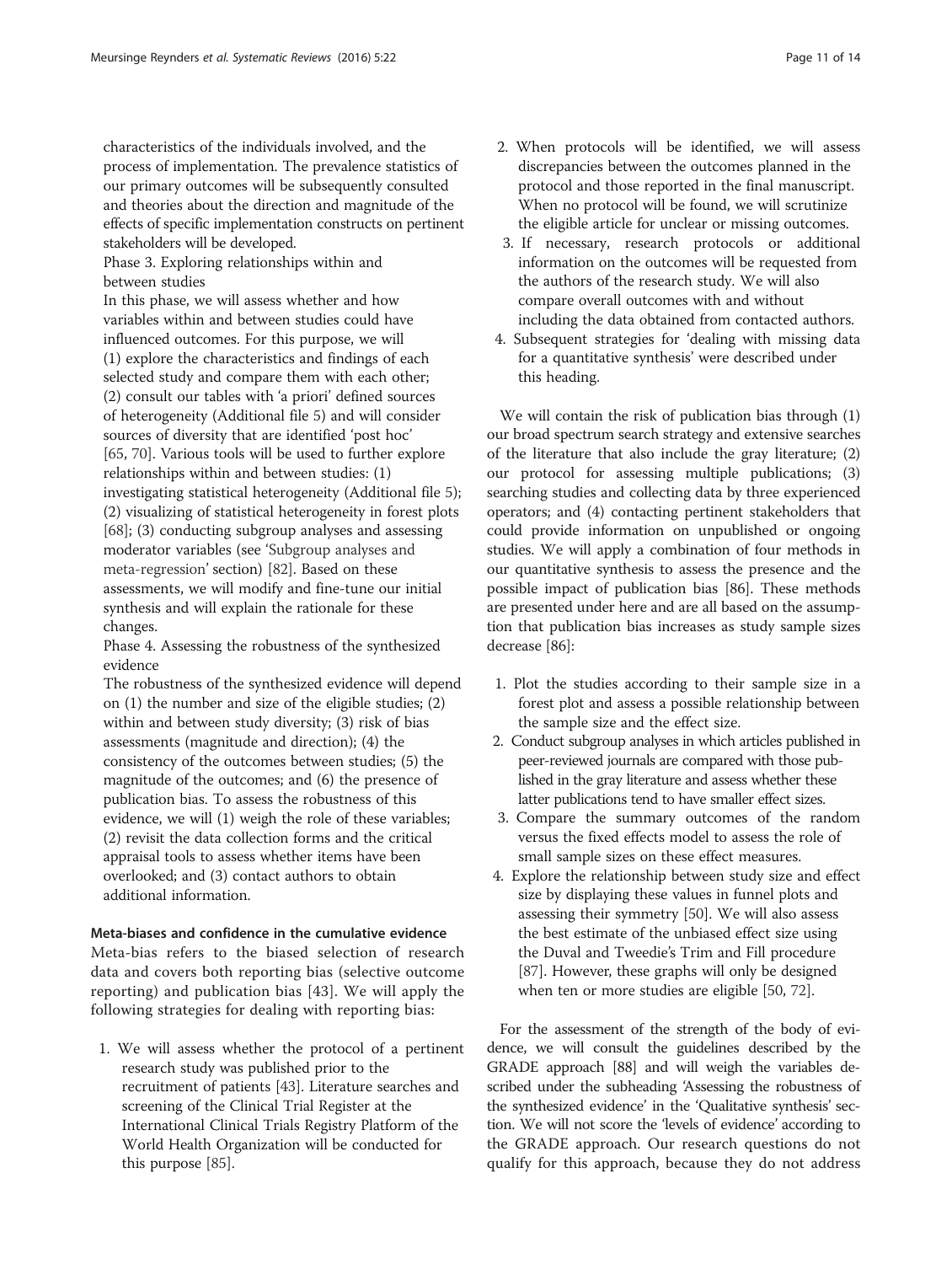<span id="page-12-0"></span>questions about interventions, management strategies, or policies [[89](#page-14-0)].

#### Differences between the protocol and the review

All preferred reporting items for systematic review and meta-analysis protocols (PRISMA-P) 2015 and the pertinent pages are listed in additional file 6 [[42](#page-13-0), [43](#page-13-0)]. We will fully report all changes in the methods during the conduct of this research study compared with those planned in the protocol. We will describe the type, timing, and the rationale of each of these modifications. We will also report the consequences of these changes on the direction, the magnitude, and the validity of the outcomes [\[90\]](#page-14-0).

# **Discussion**

Orthodontic research focuses primarily on the effectiveness of new health technologies and little information is published on their subsequent implementation in clinical practice. Scoping searches showed that this is the first protocol for a systematic review that assesses barriers and facilitators to the implementation of a new orthodontic technique.

The strengths of this systematic review include the following: (1) it will focus on a broad spectrum of stakeholders and interventional procedures. This is important because our findings could demonstrate that not patientrelated variables but doctor-or office staff-related constructs are the key barriers to the implementation of OMIs. Broad eligibility criteria could also reveal unexpected barriers or facilitators; (2) research procedures are reported in great detail in this protocol, which will improve transparency and will facilitate the update of this systematic review by future reviewers; (3) extensive literature searches with broad spectrum search strategies will be undertaken, which will accept low precision and will aim at high sensitivity; (4) literature searches and data extraction will be conducted independently by three topic experts; and (5) this research study will be conducted by experienced reviewers and methodologists, who have published various systematic reviews on OMIs [\[38](#page-13-0)–[41\]](#page-13-0).

A weakness of this systematic review could be that some answers to our research questions will not be addressed or remain suboptimal, because studies on implementation issues are of low quality or are deficient in the orthodontic literature. However, the identification of such knowledge gaps could be a stimulus for a new wave of research studies that will assess why certain stakeholders refrain from using specific orthodontic therapies and which strategies can be applied to deal with these issues.

Patients, clinicians, staff members, researchers, guideline developers, policy makers, and orthodontic companies will all be beneficiaries of the outcomes of this systematic review. Its findings could also apply to a variety of interventional procedures in dentistry and oral surgery. Redirecting research on OMIs towards studies that address implementation issues could ultimately reduce research waste and improve patient health experiences [\[91](#page-14-0)–[93\]](#page-14-0).

# Additional files

[Additional file 1:](dx.doi.org/10.1186/s13643-016-0198-4) Protocol for contacting authors. (DOCX 27 kb)

[Additional file 2:](dx.doi.org/10.1186/s13643-016-0198-4) Data collection forms. (DOCX 28 kb)

[Additional file 3:](dx.doi.org/10.1186/s13643-016-0198-4) Characteristics and findings of included studies. (DOCX 22 kb)

[Additional file 4:](dx.doi.org/10.1186/s13643-016-0198-4) Critical appraisal tools. (DOCX 17 kb) [Additional file 5:](dx.doi.org/10.1186/s13643-016-0198-4) Heterogeneity. Sources of heterogeneity and strategies for dealing with heterogeneity. (DOCX 21 kb)

[Additional file 6:](dx.doi.org/10.1186/s13643-016-0198-4) PRISMA-2015 Checklist. (DOCX 25 kb)

#### Abbreviation

OMIs: Orthodontic mini implants.

#### Competing interests

The authors declare that they have no financial or non-financial competing interest in relation to this manuscript.

#### Authors' contributions

RMR conceived and designed the study and wrote the protocol and is the guarantor. LL and LR helped with the pilot testing of the data extraction forms. NR assisted with the development of the search strategy and NDG, JDL, and SM have edited the draft protocol. All authors read and approved the final protocol.

#### Acknowledgements

The authors wish to extend special thanks to Hisham Kalhunek for preparing the figure of the orthodontic mini-implant (Fig. [1](#page-2-0)).

#### Funding

All expenses for conducting this systematic review were paid evenly by each reviewer.

#### Author details

<sup>1</sup>Department of Oral and Maxillofacial Surgery, Academic Medical Center, University of Amsterdam, Meibergdreef 9, 1105 AZ Amsterdam, The Netherlands. <sup>2</sup>Private practice of orthodontics, Via Matteo Bandello 15, 20123 Milan, Italy. <sup>3</sup>Department of Veterinary Sciences, University of Bologna, Via Tolara di Sopra 50, 40064 Ozzano dell'Emilia (BO), Italy. <sup>4</sup>Department of Oral and Maxillofacial Surgery, Academic Medical Center and Academisch Centrum Tandheelkunde Amsterdam (ACTA), University of Amsterdam, Meibergdreef 9, 1105 AZ Amsterdam, The Netherlands. <sup>5</sup>Bodleian Health Care libraries, John Radcliffe Hospital, University of Oxford, Cairns Library Level 3, Oxford OX3 9DU, UK. <sup>6</sup>Department of Allied Health, Clinical Governance, Education and Research, Gold Coast Health Griffith University, Executive Offices A Block Level 4. 1 Hospital Blvd, Southport, QLD 4215, Australia.

### Received: 29 September 2015 Accepted: 27 January 2016

#### References

- 1. Balas EA, Boren SA. Managing clinical knowledge for health care improvement. In: Bemmel J, McCray AT, editors. Yearbook of Medical Informatics 2000: patient-centered systems. Stuttgart, (Germany: Schattauer Verlagsgesellschaft mbH; 2000. p. 65–70.
- 2. Chaudoir SR, Dugan AG, Barr CH. Measuring factors affecting implementation of health innovations: a systematic review of structural, organizational, provider, patient, and innovation level measures. Implement Sci. 2013;8:22.
- 3. Madon T, Hofman KJ, Kupfer L, Glass RI. Public health. Implementation science. Science. 2007;318(5857):1728–9.
- 4. Merino GA, Lema LV. Chapter 7: Needs and demands of policy-makers. In: Garrido MV, Kristensen FB, Nielsen CP, Busse R (editors). Health technology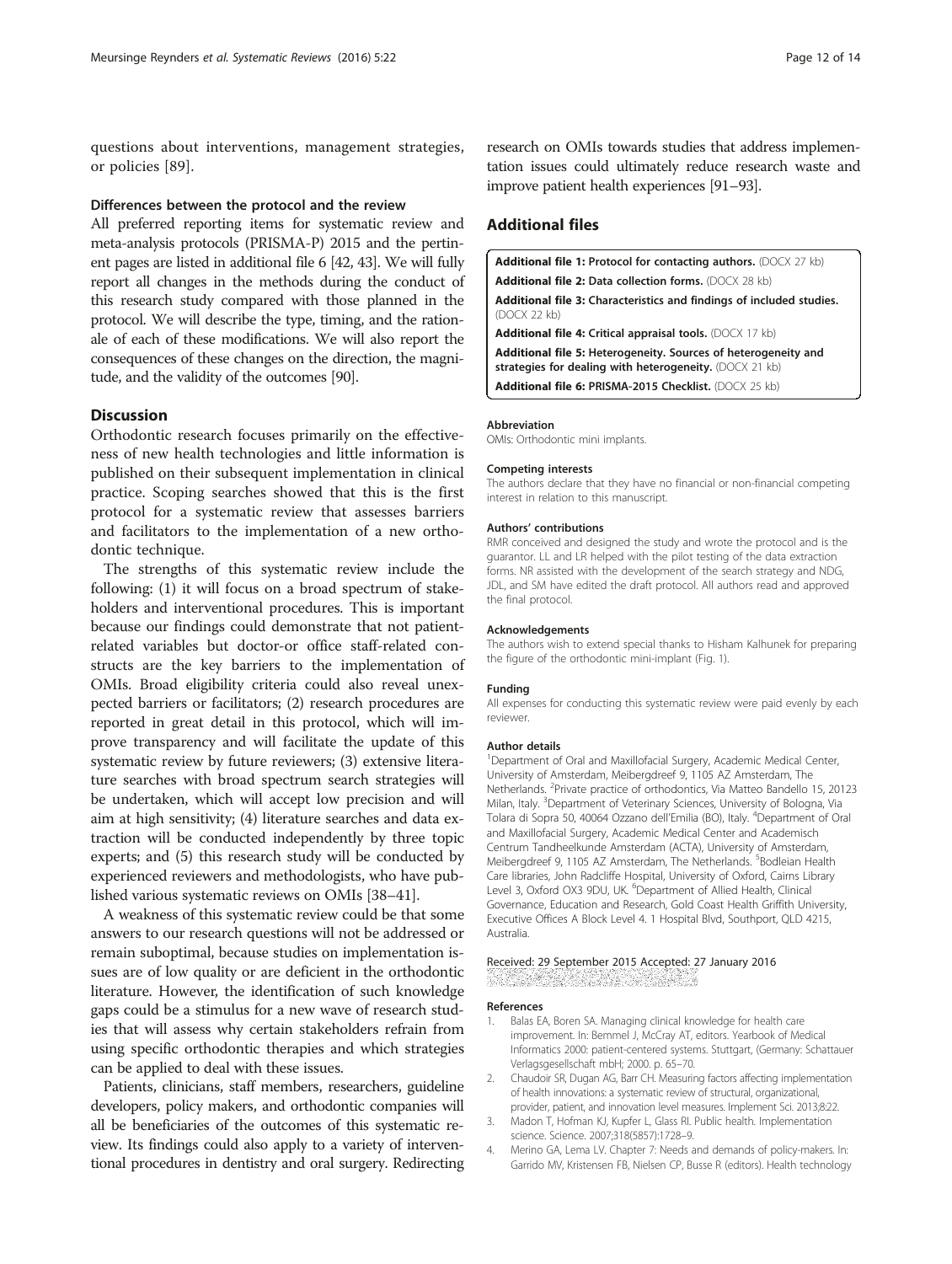<span id="page-13-0"></span>assessment and health policy-making in Europe: Current status, challenges, and potential. Developed by the European network for Health Technology Assessment (Eunethta). WHO Regional Office for Europe, Scherfigsvej 8, DK-2100 Copenhagen, Denmark: World Health Organization on behalf of the European Observatory on Health Systems and Policies; 2008.

- 5. Straus SE, Tetroe J, Graham ID. Chapter 1.1: Knowledge to action: what it is and what it isn't. In: Straus SE, Tetroe J, Graham ID, editors. Knowledge translation in health care: moving from evidence to practice. Chichester (UK): Wiley-Blackwell; 2009.
- 6. Bock NC, Ruf S. Skeletal anchorage for everybody? A questionnaire study on frequency of use and clinical indications in daily practice. J Orofac Orthop. 2015;76(2):113–28.
- 7. Keim RG, Gottlieb EL, Vogels 3rd DS, Vogels PB. JCO study of orthodontic diagnosis and treatment procedures, Part 1: results and trends. J Clin Orthod. 2014;48(10):607–30.
- Meeran NA, Venkatesh KG, Parveen MFJ. Current trends in miniscrew utilization among Indian orthodontists. J Orthod Science. 2012;1(2):46–50.
- Patil A, Revankar AV. Evaluation of microimplant use in orthodontic practices in India: an opinion-based survey. J Ind Orthod Soc. 2012;46:269–72.
- 10. Skeggs RM, Benson PE, Dyer F. Reinforcement of anchorage during orthodontic brace treatment with implants or other surgical methods. Cochrane Database Syst Rev. 2007;3:CD005098.
- 11. Papadopoulos MA, Papageorgiou SN, Zogakis IP. Clinical effectiveness of orthodontic miniscrew implants: a meta-analysis. J Dent Res. 2011;90(8):969–76.
- 12. Papageorgiou SN, Zogakis IP, Papadopoulos MA. Failure rates and associated risk factors of orthodontic miniscrew implants: a meta-analysis. Am J Orthod Dentofacial Orthop. 2012;142(5):577–595.e7.
- 13. Jambi S, Walsh T, Sandler J, Benson PE, Skeggs RM, O'Brien KD. Reinforcement of anchorage during orthodontic brace treatment with implants or other surgical methods. Cochrane Database Syst Rev. 2014;19:8.
- 14. Nanda R, Upadhyay M. Sheldon Friel Lecture 2011 Skeletal and dental considerations in orthodontic treatment mechanics: a contemporary view. Eur J Orthod. 2013;35:634–43.
- 15. World Implant Orthodontic Conference (WIOC). [online] Available from: <http://www.wioc2015.com/> (accessed September 25th 2015).
- 16. Kanomi R. Mini-implant for orthodontic anchorage. J Clin Orthod. 1997; 31(11):763–7.
- 17. Prabhu J, Cousley RR. Current products and practice: bone anchorage devices in orthodontics. J Orthod. 2006;33(4):288–307.
- 18. Banks P, Elton V, Jones Y, Rice P, Denwent S, Odondi L. The use of fixed appliances in the UK: a survey of specialist orthodontics. J Orthod. 2010; 37(1):43–55.
- 19. Markic G, Katsaros C, Pandis N, Eliades T. Temporary anchorage device usage: a survey among Swiss orthodontists. Prog Orthod. 2014;15(1):29.
- 20. Cabana MD, Rand CS, Powe NR, Wu AW, Wilson MH, Abboud PA, et al. Why don't physicians follow clinical practice guidelines? A framework for improvement. JAMA. 1999;282(15):1458–65.
- 21. Gravel K, Légaré F, Graham ID. Barriers and facilitators to implementing shared decision-making in clinical practice: a systematic review of health professionals' perceptions. Implement Sci. 2006;1:16.
- 22. Wallace J, Nwosu B, Clarke M. Barriers to the uptake of evidence from systematic reviews and meta-analyses: a systematic review of decision makers' perceptions. BMJ Open. 2012;1:2(5).
- 23. Lee TC, McGrath CP, Wong RW, Rabie AB. Patients' perceptions regarding microimplant as anchorage in orthodontics. Angle Orthod. 2008;78(2):228–33.
- 24. Sandhu JS, Sandhu SV, Bector K, Sandhu SS. Patients' perception and postoperative discomfort with mini-implants. J Ind Orthod Soc. 2013;47(4):199–201.
- 25. Damschroder L, Aron D, Keith R, Kirsh S, Alexander J, Lowery J. Fostering implementation of health services research findings into practice: a consolidated framework for advancing implementation science. Implem Sci. 2009;4:50.
- 26. Grimshaw JM, Eccles MP, Lavis JN, Hill SJ, Squires JE. Knowledge translation of research findings. Implement Sci. 2012;7:50.
- 27. Grol R, Grimshaw J. From best evidence to best practice: effective implementation of change in patients' care. Lancet. 2003;362(9391):1225–30.
- 28. Legaré F. Chapter 3.4: assessing barriers and facilitators to knowledge use. In: Straus SE, Tetroe J, Graham ID, editors. Knowledge translation in health care: moving from evidence to practice. Chichester (UK): Wiley-Blackwell; 2009.
- 29. Higgins JPT, Green S (editors). Cochrane Handbook for Systematic Reviews of Interventions Version 5.1.0 [updated March 2011]. The Cochrane Collaboration, 2011. [online] Available from: [www.cochrane-handbook.org.](http://www.cochrane-handbook.org/) (accessed September 25th 2015).
- 30. The Joanna Briggs Institute Reviewers'Manual 2014 Edition. [online] Available from:<http://joannabriggs.org/sumari.html> (accessed September 25th 2015).
- 31. The Joanna Briggs Institute Reviewers'Manual 2014. The Systematic review of Prevalence and Incidence Data. [online] Available from: [http://](http://joannabriggs.org/sumari.html) [joannabriggs.org/sumari.html](http://joannabriggs.org/sumari.html) (accessed September 25th 2015).
- 32. Noyes J, Booth A, Hannes K, Harden A, Harris J, Lewin S, Lockwood C. Supplementary Guidance for Inclusion of Qualitative Research in Cochrane Systematic Reviews of Interventions. Version 1 (updated August 2011). Cochrane Collaboration Qualitative Methods Group, 2011. [online] Available from:<http://cqrmg.cochrane.org/supplemental-handbook-guidance> (accessed September 25th 2015).
- 33. Enhancing the Quality and Transparency Of health Research (Equator) network. [online] Available from: [http://www.equator-network.org/reporting](http://www.equator-network.org/reporting-guidelines/)[guidelines/](http://www.equator-network.org/reporting-guidelines/) (accessed September 25th 2015).
- 34. Colvin CJ, Konopka S, Chalker JC, Jonas E, Albertini J, Amzel A, et al. A systematic review of health system barriers and enablers for antiretroviral therapy (ART) for HIV-infected pregnant and postpartum women. PLoS One. 2014;9(10):e108150.
- 35. Gibson O, Lisy K, Davy C, Aromataris E, Kite E, Lockwood C, et al. Enablers and barriers to the implementation of primary health care interventions for Indigenous people with chronic diseases: a systematic review. Implement Sci. 2015;10:71.
- 36. Kyei-Nimakoh M, Carolan-Olah M, McCann TV. Barriers to obstetric care at health facilities in sub-Saharan Africa—a systematic review protocol. Syst Rev. 2015;4(1):54.
- 37. Oliver K, Innvar S, Lorenc T, Woodman J, Thomas J. A systematic review of barriers to and facilitators of the use of evidence by policymakers. BMC Health Serv Res. 2014;14:2.
- 38. Meursinge Reynders RA, Ronchi L, Ladu L, van Etten-Jamaludin F, Bipat S. Insertion torque and success of orthodontic mini-implants: a systematic review. Am J Orthod Dentofacial Orthop. 2012;142(5):596–614.e5.
- 39. Meursinge Reynders R, Ronchi L, Ladu L, Van Etten-Jamaludin F, Bipat S. Insertion torque and orthodontic mini-implants: a systematic review of the artificial bone literature. Proc Inst Mech Eng H. 2013;227(11):1181–202.
- 40. Meursinge Reynders R, Ladu L, Ronchi L, Di Girolamo N, de Lange J, Roberts N, et al. Insertion torque recordings for the diagnosis of contact between orthodontic mini-implants and dental roots: protocol for a systematic review. Syst Rev. 2015;4(1)):39.
- 41. Reynders R, Ronchi L, Bipat S. Mini-implants in orthodontics: a systematic review of the literature. Am J Orthod Dentofacial Orthop. 2009;135:564–e1-19.
- 42. Moher D, Shamseer L, Clarke M, Ghersi D, Liberati A, Petticrew M, et al. Preferred Reporting Items for Systematic Review and Meta-Analysis Protocols (PRISMA-P) 2015 statement. Syst Rev. 2015;4(1):1.
- 43. Shamseer L, Moher D, Clarke M, Ghersi D, Deceased LA, Petticrew M, et al. Preferred reporting items for systematic review and meta-analysis protocols (PRISMA-P) 2015: elaboration and explanation. BMJ. 2015;349:g7647.
- 44. PROSPERO: Centre for Reviews and Dissemination. University of York, UK. [online] Available from: [[http://www.crd.york.ac.uk/PROSPERO/\]](http://www.crd.york.ac.uk/PROSPERO/) (accessed September 25th 2015).
- 45. SUMSearch2. [online] Available from: [www.sumsearch.org](http://www.sumsearch.org/) (accessed September 25th 2015).
- 46. Turning Research Into Practice (TRIP). [online] Available from: [www.](http://www.tripdatabase.com/) [tripdatabase.com](http://www.tripdatabase.com/) (accessed September 25th 2015).
- 47. The Cochrane Qualitative & Implementation Methods Group (CQIMG). [online] Available from:<http://cqim.cochrane.org/> (accessed September 25th 2015).
- 48. Harris J. Chapter 2: Using qualitative research to develop robust effectiveness questions and protocols for Cochrane systematic reviews. In: Noyes J, Booth A, Hannes K, Harden A, Harris J, Lewin S, Lockwood C (editors), Supplementary Guidance for Inclusion of Qualitative Research in Cochrane Systematic Reviews of Interventions. Version 1 (updated August 2011). Cochrane Collaboration Qualitative Methods Group, 2011. [online] Available from: [http://cqrmg.cochrane.org/supplemental-handbook](http://cqrmg.cochrane.org/supplemental-handbook-guidance)[guidance](http://cqrmg.cochrane.org/supplemental-handbook-guidance) (accessed September 25th 2015).
- 49. Lefebvre C, Manheimer E, Glanville J. Chapter 6: Searching for studies. In: Higgins JPT, Green S (editors). Cochrane Handbook for Systematic Reviews of Interventions Version 5.1.0 (updated March 2011). The Cochrane Collaboration, 2011. [online] Available from: [www.cochrane-handbook.org.](http://www.cochrane-handbook.org/) (accessed September 25th 2015).
- 50. Sterne JAC, Egger M, Moher D: Chapter 10: Addressing reporting biases. In Cochrane Handbook for Systematic Reviews of Interventions Version 5.1.0 (updated March 2011). The Cochrane Collaboration, 2011. [online] Available from: [www.cochrane-handbook.org](http://www.cochrane-handbook.org/). (accessed September 25th 2015).